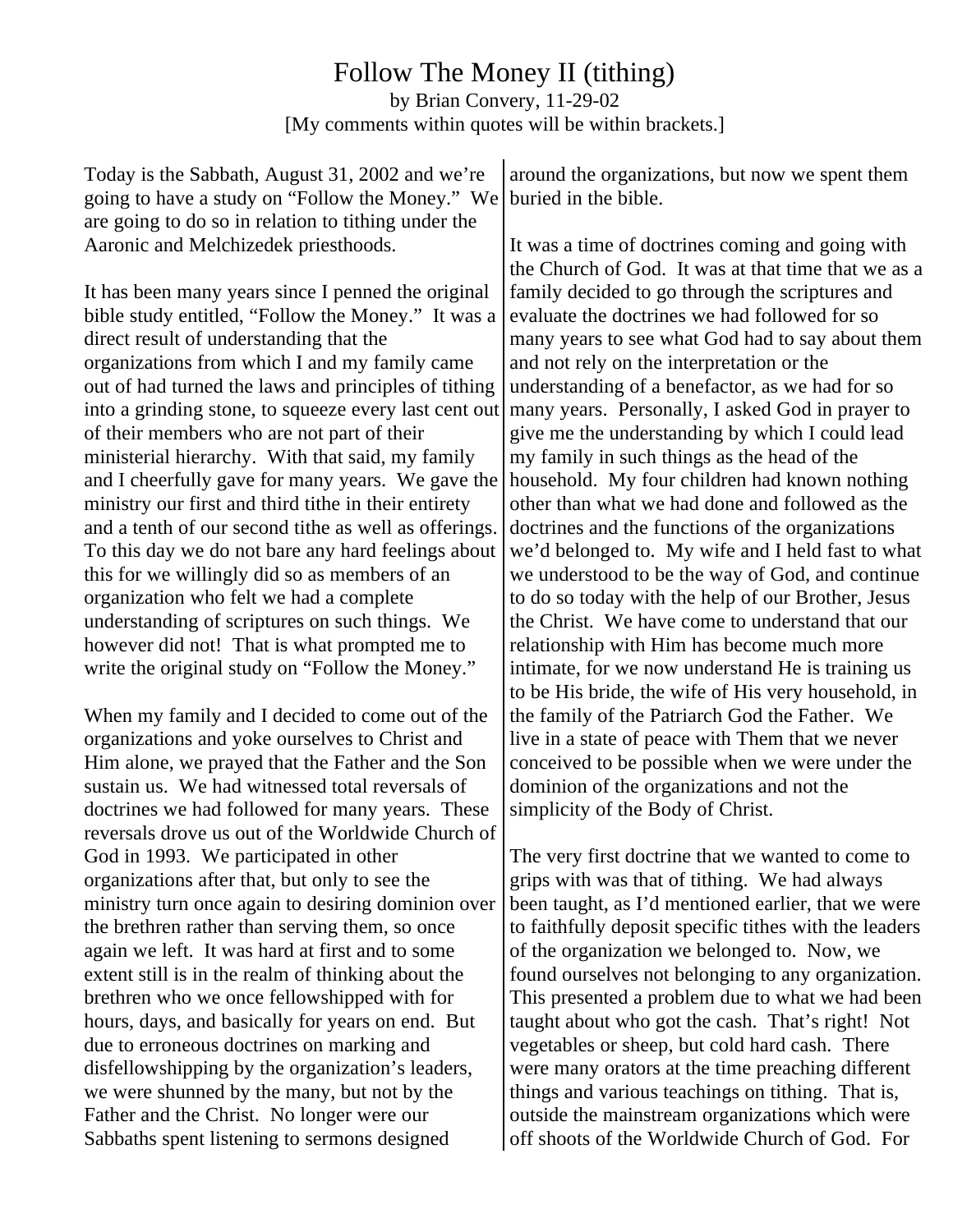all those spoke the same thing still, "give us the money for we are God's ordained representatives on earth to collect it." We read and heard from some that we no longer had to tithe. To many of the brethren that is very compelling. From some we were also told that we didn't have to tithe if we were not a farmer. We were told by some we only had to keep a first tithe and none of the rest. I could go on, but I think the point is made and taken that there were a lot of the winds of doctrine blowing around at that time and for that matter there still are. Thus the reason for the original study of "Follow the Money." Some have asked over the years, why did you only address the second and third tithe then. In the study today hopefully I will answer that question.

My family and I, have been receiving the Journal for over a year now, if memory serves me well. We did not have much news on the activities of the organizations and scattered brethren for many years prior to that. You know, you hear a little bit here and a little bit there from people you'd run into, but we didn't consume a lot of literature outside of what we were reading in the bible. So receiving the Journal was and has been a thing of mixed review, both of happiness and sadness. Happiness to see that many brethren were realizing their identity and their relationships within the family of God. Sadness that there were so many brethren who were still being dumbed down under the dominion of God's "representatives on earth."

My wife and I are very private people by nature to a great extent. We do not delve into other's business. The scriptures are very clear on the outcome of such endeavors, but they are also very clear on sharing the peace one has been given by God with others. We decided to share that peace with others and are thankful for those brethren and those folks who put the time and effort into the publishing of such things as the Journal, for that has been the most recent vehicle we have used to share what we have understood as to the way of God. **What I write is not for everyone**, but it is

obvious, it is for many who are called by the Father because of the very positive responses we have received. What we are doing is sharing what we have been taught these many years of being yoked to our Husband and no other. That's as simple as it is, no hidden agenda and no great expectations. Many brethren have inquired about sending money to us. They understand that to take the amount of space we are allowed to take in publications such as the Journal that there is a price tag to it. They are correct. We have not asked and would not ask the publishers to carry us for free. A workman is worth his hire. That biblical principle is unwavering so we have no problem with paying for our space and never will from that perspective.

One man e-mailed me after one of the articles was published and told me I had too much money and too much time on my hands and that I should basically get a life. This was his way of telling me he did not agree with what I had to say in the calendar article published in the Journal. Let me briefly address the idea of too much time and too much money.

I'm employed by a construction company that builds many Wal-marts, Home Depots, hotels, senior living facilities, shopping plazas, etc. all over the northeast United States. Many of my days have been and are consumed with eleven to twelve hours of work in that pursuit and on occasion they go even longer, so to say I have too much time on my hands is an erroneous assumption. What I do have however is the Sabbath, which I and my family thank God for. It is a time of rest and refreshing from the world which we work in. It is also the time God has given us to delve into the pages of the bible for hours upon hours of uninterrupted study, one on one with Christ. So I say I actually don't have enough time to follow the pursuits I would rather pursue in life.

As to the comment on too much money. I work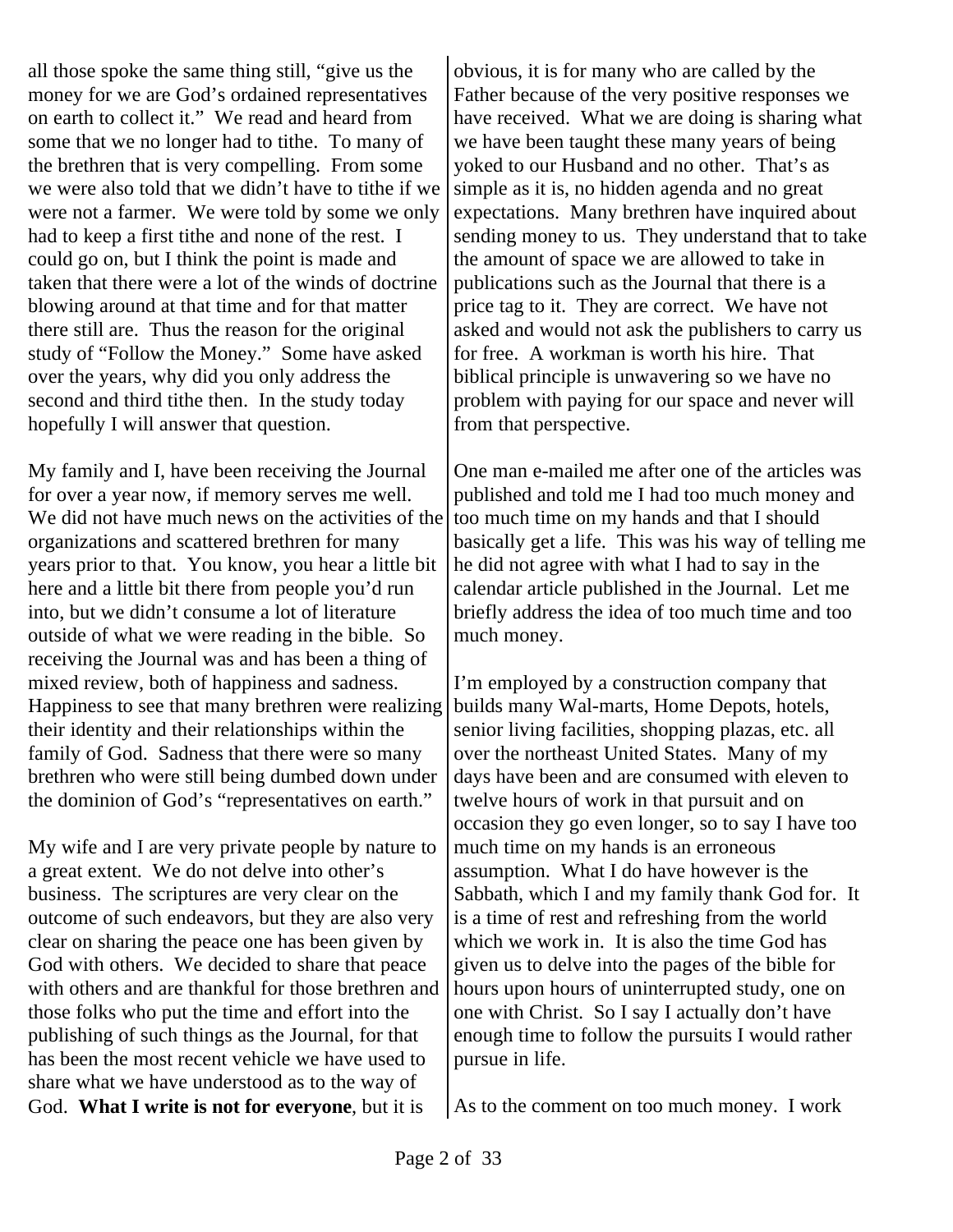for a living. I work very hard and I love to do so. I am compensated for that. My wife runs much of the day to day household functions as well as many responsibilities with our own construction company which we share amongst our family. We work as a team to serve one another and to serve our children's needs. Their ages are currently 23, 21, 17, and 14 years old. Anyone who has or is currently raising four children and a black lab thrown into the mix, knows that there isn't any money left at the end of the day so to speak. That applies whether one tithes or does not. So to say I have too much money on my hands is another erroneous assumption.

So how do we afford (that's my family and I) to pay for published articles and to send out tapes, etc. has been a question asked frequently by others because we have not accepted their tithe money. On occasion we have accepted small amounts to cover postage, but only from the belief that we did not want to offend brethren who have sent us ten or twenty dollars to cover those costs. So to find out the answer to that question, on how do we afford to do this. Lets get into the study of "Follow the Money II."

In Luke 18:8 we read a very startling comment and question asked by Christ.

8: "I tell you that He will avenge them speedily. . . [This comment is made in response to the question asked in verse 7] 7: And shall God not avenge His own elect who cry out day and night to Him, though He bears long with them?"

It is a very reassuring thing that God says He is patient with us, but will also avenge His own speedily. This question and answer were given as a direct result of a parable Christ had just given. We should be all familiar with it. It is about an unjust judge who was not easily moved who was troubled by a certain widow coming to him with a plea to be avenged and vindicated on a continual

basis. She was very persistent in her plea. She did not give up hope of being vindicated. In time the unjust judge complied. Brethren, hope is a driving force of a future reality. Keep in mind we only read the first part of verse 8. Remember the widow now when we read the balance of verse 8.

8: ". . . Nevertheless when the Son of Man comes, will He really find faith on the earth?"

This question asked in the context of the persistent widow's plea is a warning to the elect of God. It is an example we are to follow in seeking out our own salvation. Brethren, there is a hope that lies in us, but that's not enough. Hebrews 11:1 tells us:

1: "Now faith is the substance [or the realization] of things hoped for, the evidence [or confidence] of things not seen."

Have we ever given that much thought and applied it to our life in Christ. He told us He would never leave nor forsake us and that He is the same yesterday, today, and forever. Do we believe that? Do we show that by what we do? Can others see our faith? Can they see our hope of things unseen by what we say, but more importantly by what we do? James 2:26 says:

26: "For as the body without the spirit is dead, so faith without works is dead also."

The body is dead without the spirit. Faith is also dead without works. No spirit no life, no works no faith. The Greek word used for faith in Luke 18:8 and James 2:26 and Hebrews 11:1 is #4102 in the Strong's. It says of it:

"*pistis* from #3982 persuasion, that is, *credence*; moral *conviction* (of *religious* truth, or the truthfulness of God or a religious teacher), especially *reliance* upon Christ for salvation; abstractly *constancy* in such profession; by extension the system of religious (Gospel) *truth* itself: - assurance, belief,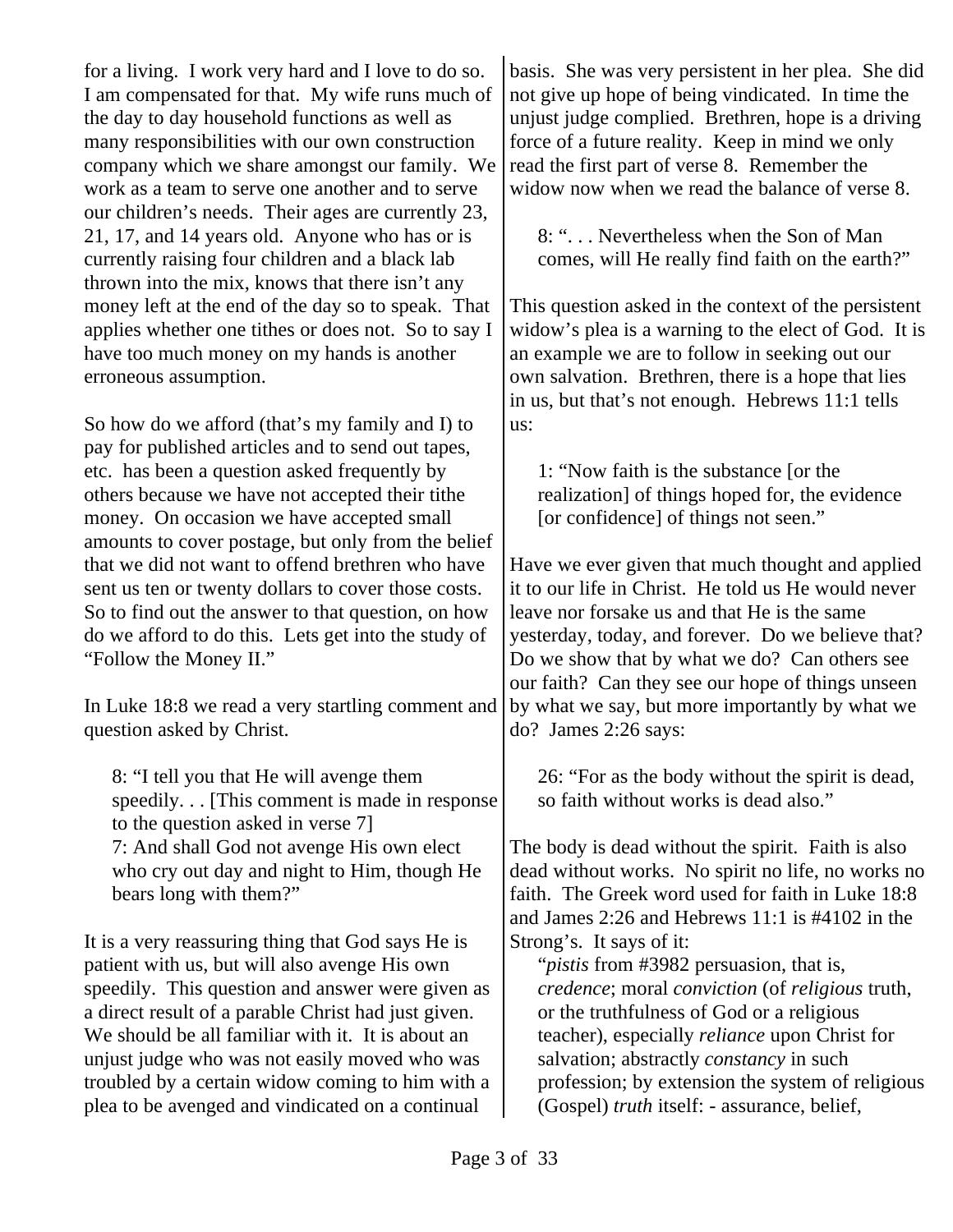believe, faith, fidelity."

Vine's has a lot to say about this Greek word. *Pistis* #4102, primarily, 'firm persuasion,' a conviction based upon hearing (akin to *peitho*, 'to persuade'), is used in the NT always of 'faith in God or Christ, or things spiritual."

"The main element in 'faith' is its relation to the invisible God, as distinct from 'faith' in man, especially brought out in the use of this noun and the corresponding verb, *pisteuo;* they are (1) a firm conviction, producing a full acknowledgment of God's revelation or truth, example, 2 Thess.  $2:11-12$ ; (2) a personal surrender to Him, John 1:12; (3) a conduct inspired by such surrender, 2 Cor. 5:7. Prominence is given to one or the other of these elements according to the context. All this stands in contrast to belief in its purely natural exercise, which consists of an opinion held in good 'faith' without necessary reference to the proof. The object of Abraham's 'faith' was not God's promise (that was the occasion of its exercise); his 'faith' rested on God Himself, Rom. 4:17, 20-21."

So yes brethren, faith is more than just unsubstantiated opinion. It is a reliance on God, based on the faith once delivered. He tells us clearly in James 2:26 that faith without works is dead. Did the persistent widow display the works of faith? Let's continue in Hebrews 11:2:

2: "For by it the elders obtained a testimony."

We're going to read about some of them in a moment, but verse 3 states:

3: "By faith we understand that the worlds were framed by the Word of God, so that the things which are seen were not made of things which are visible."

Have we taught our children that before they've

gone out into the world and into the world's education system. For that matter do we believe it ourselves? God says it is an act of faith to do so. In verses 4-12 we read about some of the testimonies of faithful people. God says of Noah in verse 7 and of Abraham in verse 8:

7: "By faith Noah, being divinely warned of things not yet seen, moved with godly fear, [or reverence] prepared an ark for the saving of his household..."

8: "By faith Abraham obeyed when he was called to go out to the place which he would receive as an inheritance. And went out, not knowing where he was going."

Brethren many of us have done the same thing spiritually in recent years. We trusted and believed Christ that He would never leave nor forsake us, if we were obedient to Him and the Father. We too, are also sojourners who are waiting for the city which has foundations whose Builders and Maker is God. Will Christ find this faith when He returns? Will He find the hope of the elect as seen in their works? Will He find the love of God within them? Revelation 19:7-8 tells us of His wife and what she will do.

7: "Let us be glad and rejoice and give Him glory, for the marriage of the Lamb has come, and His wife has made herself ready. 8: And to her it was granted to be arrayed in fine linen, clean and bright, for the fine linen is the righteous acts of the saints."

Those are works! Yes, the bride will have the faith of Jesus. She will have the conviction to follow Him wherever He goes. She will be yoked to Him and no other. She will be about the business of the household. She will be fulfilling the qualifying criteria, the qualifications, for the role of the bride in the household of Christ as found in Proverbs 31:10-31 and elsewhere which we've studied at great length in the past. We can be assured of one thing brethren. She will not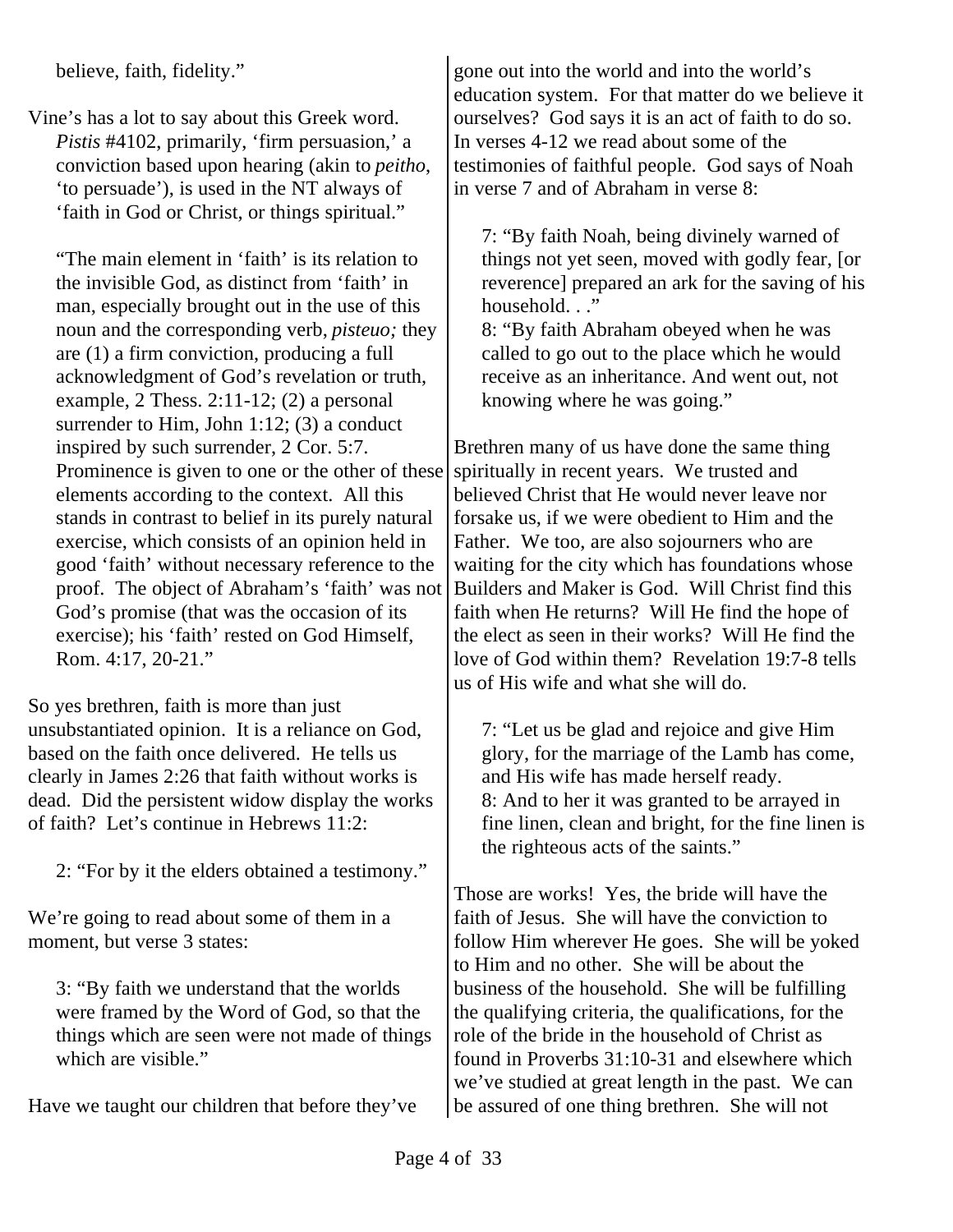consist of those who just accept the opinions of another or the filtering of scripture through the eyes of another, but who place their faith in Christ and dine with Him one on one and then do the things He expects of her.

We are told in Ephesians 4:1 that those who are called have a walk worthy of the calling with which we were called. Who called us? The Father! In that calling verses 2 and 3 state:

2: "with all lowliness and gentleness, with longsuffering, bearing with one another in love, 3: endeavoring to keep the **unity of the Spirit** in the bond of peace."

And I emphasis the unity of the spirit. Many people are confused on that issue today.

In verses 4-6 we're taught that:

4: "There is one body and one spirit, just as you were called in one hope of your calling; 5: one Lord, one faith, one baptism; 6: one God and Father of all, who is above all, and through all, and in you all."

Do we believe that? Do our works show that? It doesn't say one organization. It says one body! That is a spiritual body. There are many who try to slice off an arm, slice off a leg, and claim it for themselves. It's a disgusting thing that's running rampant through the churches of God and has been for many years.

What about verse 7?

7: "But to each one of us grace was given according to the measure of Christ's gift."

Do we believe Christ Himself gives to each of us spiritual endowments as gifts to edify one another? Do we believe that these gifts are given by Christ for the equipping of the saints, for the work of ministry (not the ministry) for the edifying of the

body of Christ till we all come to the unity of the faith and the knowledge of the Son of God, to a perfect man, to the measure of the stature of the fullness of Christ as the scriptures here tell us? Or do we believe that these gifts were given as rankings of hierarchy, to install layers of benefactors between the Husband and His bride, to keep the saints dumbed down and subject to their dominion and rulership?

When the apostle Paul was called of God, he dropped his evil ways and humbled himself in lowliness, gentleness, long suffering, and edified the saints in love or outgoing concern. He truly strove to keep the unity of the spirit in the bond of peace. He knew as an apostle, or as one sent forth by God, he did not have rulership over the rest of the body and clearly understood that a body only has one head. He repudiated the hierarchy of Judaism and turned to Christ for the strength to fulfill the function he had been called to. In 2 Cor. 1:24 he states:

24: "Not that we have dominion [or "rule" in the Greek] over your faith, but are fellow workers for your joy; for by faith **you** stand."

Paul understood how he was to function as an apostle of Christ. Back in Ephesians 4:14-16 we are told by Paul:

14: "that we should no longer be children, tossed to and fro and carried away with every wind of doctrine, by the trickery of men, in the cunning craftiness by which they lie in wait to deceive,

15: but, speaking the truth in love, may grow up in all things into Him who is the head, **Christ** 

16: from whom the whole body, joined and knit together by what every joint supplies, according to the effective working by which every part does its share, causes growth of the body for the edifying of itself in love."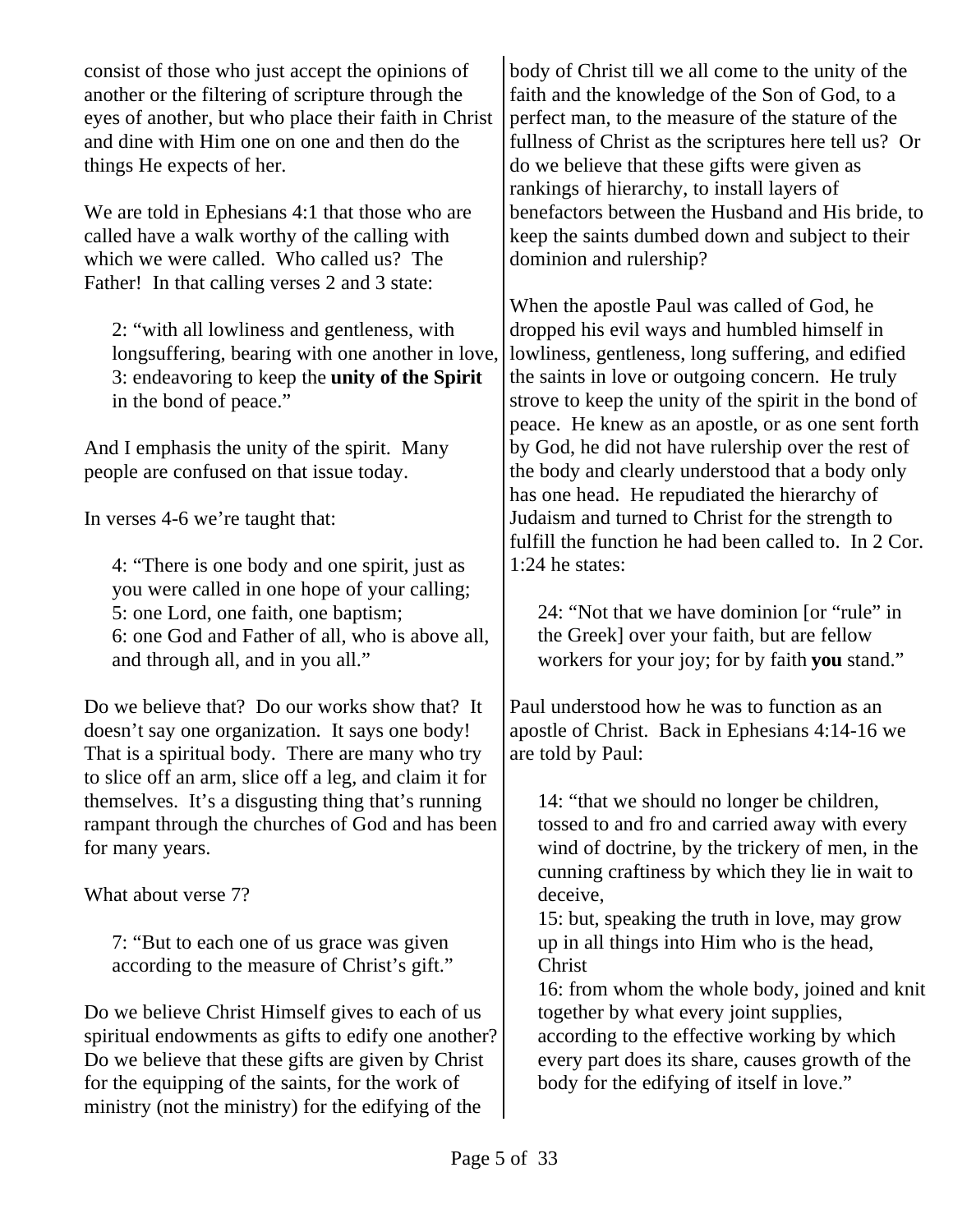So with that said lets turn to the scriptures to follow the patterns of tithing, as to their laws, principles, and applications. We will see who received them, who used them, who controlled their use, and what they were to be used for. We will also see how they apply to us today. We will also see who was to tithe and what they were to tithe. We will look to the word of God, the faith once delivered, to get our answers. Remember Christ has not, and will not leave nor forsake us. It is we who do the leaving and the forsaking. And also remember He will be the same yesterday, today, and forever as to the patterns He and His Father have set in the word for us to follow. Also remember Their method of teaching those who have been weaned off milk. Isaiah 28:9-10:

9: "Whom will he teach knowledge? And whom will he make to understand the message? Those weaned from milk! Those drawn from the breasts!

10: For precept upon precept, precept upon precept, Line upon line, line upon line, Here a little, there a little."

So lets follow the money through the scriptures and see the pattern as it applies to the who, when, and why of the biblical tithing systems. It is thoroughly spelled out for those who are called of the Father to see. Remember faith without works is dead.

Lets start with the first occurrence in the word of God. We find it way back in Genesis, the book of beginnings, in chapter 14 and specifically verses 18-20.

18: "Then Melchizedek king of Salem brought out bread and wine; he was the Priest of God [God Most High is the Father today.] Most High.

19: And he blessed him and said: "Blessed be Abram of God Most High, possessor of heaven and earth;

20: And blessed be God Most High, who has

delivered your enemies into your hand." And he gave him a tithe of all."

Here in these three verses we find a whole bunch of firsts in the bible. We find Melchizedek mentioned for the first time. We find bread and wine mentioned together for the first time. We find tithing mentioned for the first time. We have studied all three of these subjects at great length in the past, but I would be derelict if I did not at least point them out and their significance being all mentioned together here. In the past we have seen that all three are inseparable and we will address Melchizedek and tithing today, but do not forget the importance of the bread and wine as symbols of the Melchizedek priesthood. Bread and wine are symbolic of the body and blood of Christ. They will be used in the New Testament times as the symbols of the Passover of the Lord. They always have been and always will be used by the Melchizedek priesthood. Please don't ever forget that!

The book of Hebrews has a lot to say about this particular priesthood. Lets once again review it for it ties together the subject at hand, that is tithing to this priestly order, and in all places the New Testament scriptures, to detractors amazement! Watch the pattern and listen to what the word of God is telling us about tithing. Hebrews 6:19- 7:19:

19: "This hope we have as an anchor of the soul, both sure and steadfast, and which enters the Presence behind the veil,

20: where the forerunner has entered for us, Jesus, having become High Priest forever after the order of Melchizedek. [Forever, for 2 reasons, 1) because it was interrupted for a short time by a need for a physical priesthood and 2) Christ became the actual sacrifice in the flesh for a short time. But now it has been put in place once again, forever ]

1: For this Melchizedek, king of Salem, priest of the Most High God, who met Abraham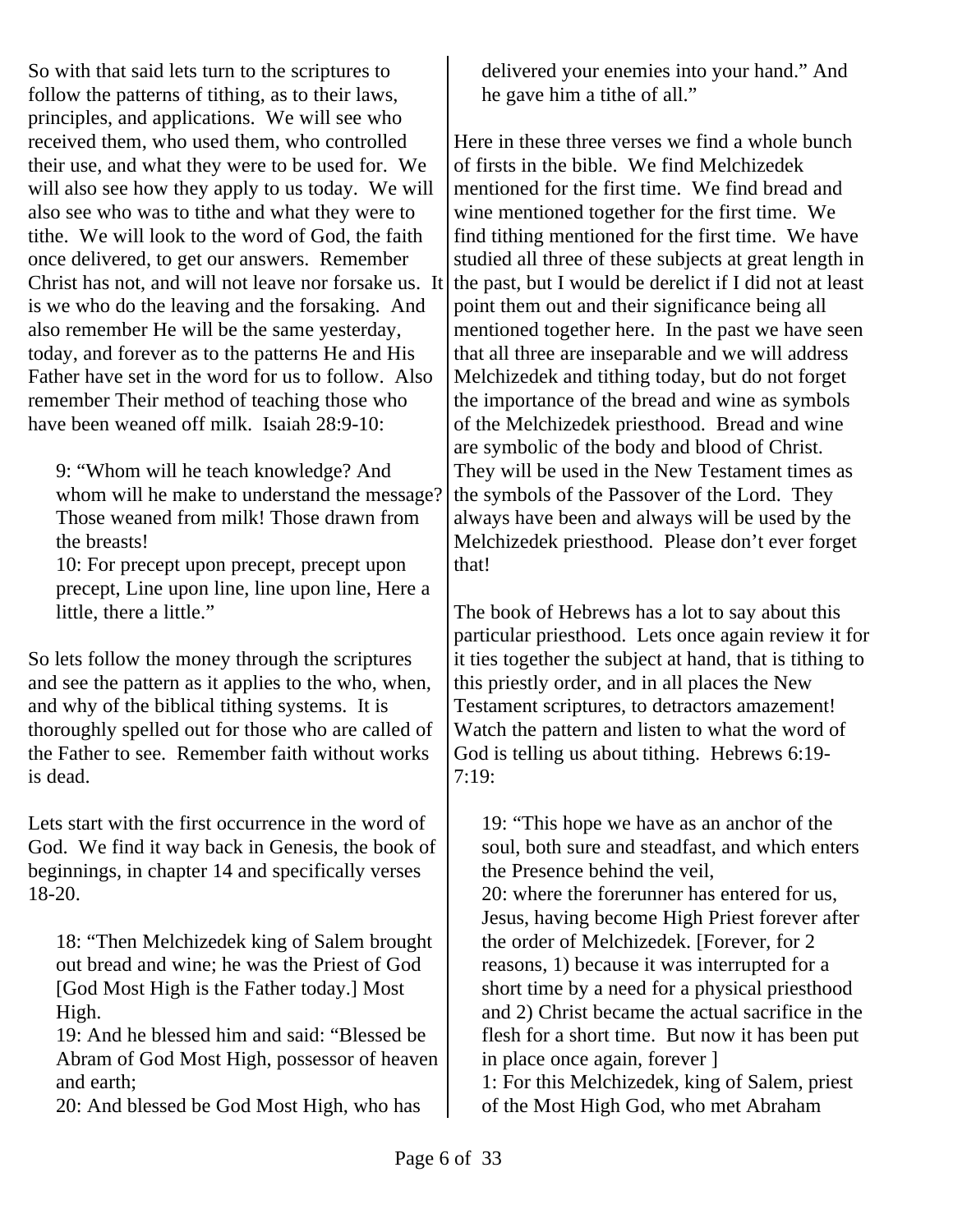returning from the slaughter of the kings and blessed him,

2: to whom also Abraham gave a tenth part of all, first being translated "king of righteousness," and then also king of Salem, meaning "king of peace,"

So here we see several things confirmed in verses 1 and 2 and several things added to what we read in Genesis 14. We see that Melchizedek was in deed the king of Salem and the priest of the Most High God. It's been confirmed here. We also see that he received a tithe of all that Abram had gotten from the slaughter of the kings. Once again the New Testament scriptures confirm what we read in the Old Testament scriptures. We also have just read that Jesus became the High Priest forever after the order of Melchizedek. So this is a priestly order, not just one individual. The Greek word translated order here in Heb. 6:20 as well as in chapter 17, verses 7, 11, 17, and 21 is #5010 in the Strong's. It says of it:

"*taxis* from #5021; regular *arrangement*, that is, (in time) fixed *succession* (of rank or character), official *dignity:* - order."

Vine's says of it:

"*taxis* #5010, 'an arranging, arrangement, order' (akin to *tasso*, 'to arrange, draw up in order'), is used in Luke 1:8 of the fixed succession of the course of the priests; of due 'order,' in contrast to confusion, in the gatherings of a local church, 1 Cor. 14:40; of the general condition of such, Col. 2:5 (some give it a militaristic significance here); of the divinely appointed character or nature of the priesthood, of Melchizedek, as foreshadowing that of Christ, Heb. 5:6, 10; 6:20; 7:11 (where also the character of the Aaronic priesthood is set in contrast); 7:17."

Now remember patterns brethren. We are also told in these verses specifically Heb. 7:2 that Melchizedek was first translated king of righteousness and later king of Salem, meaning

king of peace. That is significant for us to follow the pattern of this priesthood. There was and is a progression. Heb. 7:3,

3: "without father, without mother, without genealogy [#35, unregistered as to birth], having neither beginning of days nor end of life, but made like the Son of God, remains a priest continually."

Hebrews 13:8 states,

8: "Jesus Christ is the same yesterday, today, and forever."

Do we believe that to the point that our actions and our works, confirm our beliefs brethren? As the betrothed of Christ we are to follow Him, not some surrogate or Johnny come lately. Listen to the emphasis which follows what we have just read about the order of Melchizedek. Hebrews 7:4,

4: "Now consider how great this man was, to whom even the patriarch Abraham gave a tenth of the plunder.

5: And indeed those who are of the sons of Levi, who receive the priesthood, have a commandment to receive tithes from the people according to the law, that is, from their brethren, though they have come from the loins of Abraham;

6: but He whose genealogy [#1075, descent cannot be reckoned] from them received tithes from Abraham and blessed him who had the promises."

Now that is very clear. We see tithing being conducted under both orders. It is a pattern in the law. Tithing is an integral part of the order of Melchizedek, and was long before there was an Aaronic priesthood. This lesson from God is now explained even more thoroughly.

7: "Now beyond all contradiction the lesser is blessed by the better.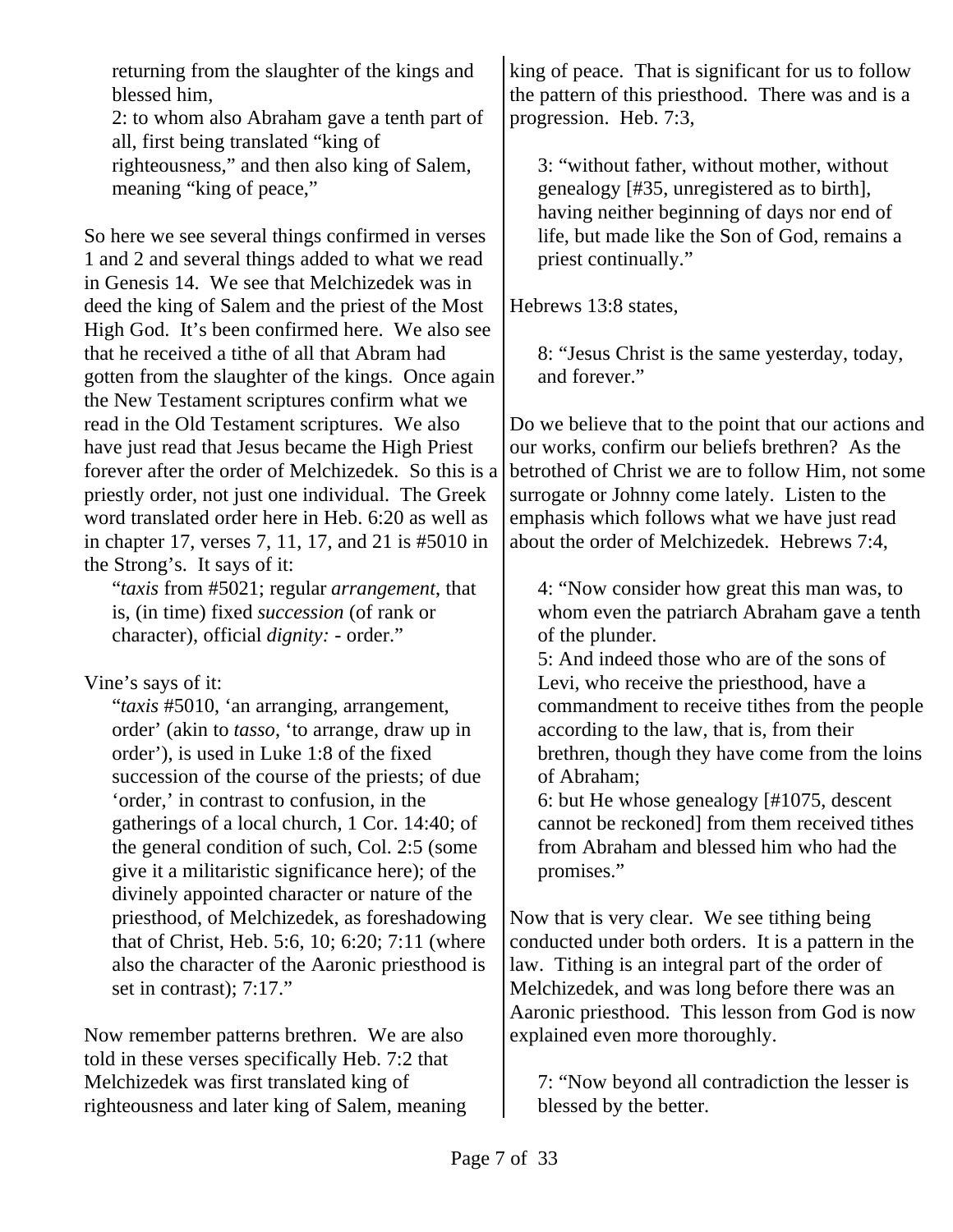8: Here mortal men receive tithes, but there He receives them, of whom it is witnessed that He lives.

9: Even Levi, who receives tithes, paid tithes through Abraham, so to speak,

10: for he was still in the loins of his father when Melchizedek met him.

We are clearly told here that there is a lesser who is blessed by a greater. The Melchizedek order is the greater and God uses tithing here in Hebrews to establish that point. It tells us also here in verse 8 that Melchizedek was not a mortal man, because it contrasts him with mortal men. That's not just by occasion or coincidence. That language is put here for a reason. That's the understanding of the author who actually wrote the book.

Tithing is an established fact in the order of Melchizedek. That cannot be made any clearer than it is stated here. But how does it work? We have seen the who of the system, that is of Melchizedek, but not the why and how yet. That is all coming as the pattern of tithing unfolds, but first lets continue to be taught about the actual order of Melchizedek.

11: "Therefore, if perfection were through the Levitical priesthood what further need was there that another priest should rise according to the order of Melchizedek, and not be called according to the order of Aaron? 12: For the priesthood being changed, of necessity there is also a change of the law."

Now what was changed in the law and in fact what law are we talking about. Remember the preceding verses, the context is clear. Verse 5 tells us,

5: ". . .those who are of the sons of Levi, who receive the priesthood, have a commandment [or have a law] to receive tithes from the people according to the law. . ."

No longer are we talking about the Levitical priesthood or that of the order of Aaron, but that of the order of Melchizedek as the greater. The priesthood after the order of Aaron received tithes from the Levites, not from the people as we will see later from the Old Testament scriptures. The Levites received tithes from the rest of Israel. It was all spelled out in a command from God and was written in the law. Verse 12 told us that the priesthood was changed. That means no longer Aaron, but Melchizedek. Thus, there needed to be a change in the law. What law? Not changing the priesthood. That was already done. So what are we being told here? The only law in context here is that of tithing, as to who received it. No longer do Levites receive it as verses 13-14 tell us and we will read momentarily. Remember "follow the money." There was (and is today) no doubt a movement by the wolves and hirelings of that time to establish a money grab by trying to say they were the ones who were to receive the tithes of the brethren and that they claimed some relevance to Levi and the order of Aaron to do so. Here the author of Hebrews is clearing that error up. He is making straight that which men make crooked for he goes on to say in verse 13,

13: "For He of whom these things are spoken belongs to another tribe, from which no man has officiated at the altar. [Oops, there goes there argument on that one.] 14: For it is evident that our Lord arose from Judah, of which tribe Moses spoke nothing concerning priesthood."

So forget the Levitical priesthood. No longer do we follow the law of tithing to the Levites and thus the order of the Aaron. Those who come to you and claim continuance of that pattern are thieves and robbers. For the law was changed as to who receives the tithes of God as well as the priesthood itself being changed.

15: "And it is yet far more evident if, in the likeness of Melchizedek, there arises another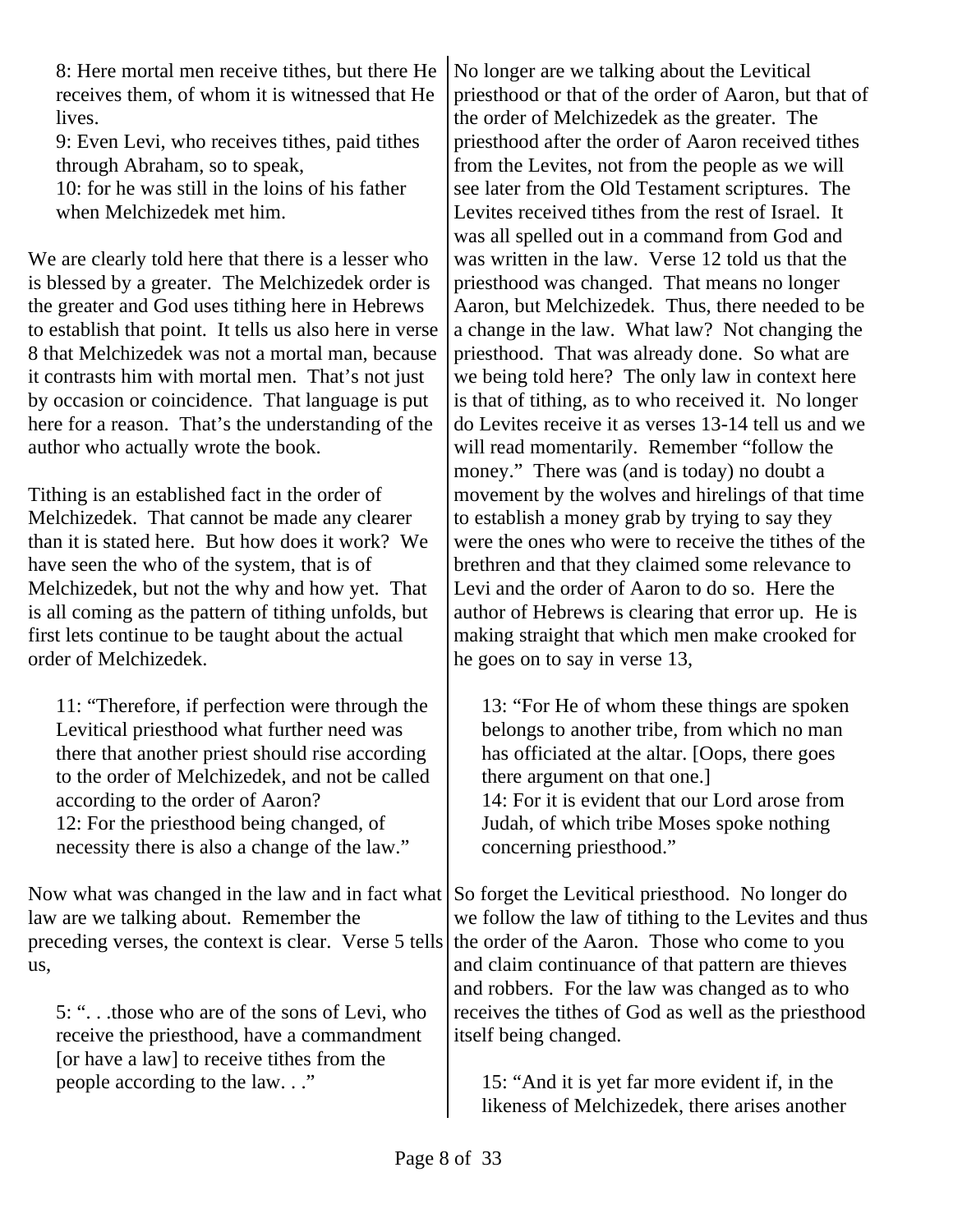priest 16: who has come, not according to the law of a fleshly commandment, but according to the power of an endless life. 17: For He testifies: "You are a priest forever according to the order of Melchizedek." 18: For on the one hand there is an annulling of the former commandment because of its weakness and unprofitableness, 19: for the law made nothing complete; on the other hand, there is the bringing in of a better hope, through which we draw near to God." So now brethren we have seen that the order of Melchizedek is mentioned in both the Old Testament and New Testament scriptures. It is also significant that tithing is a common component of that priesthood and that the New Testament scriptures accurately delineate the difference between who is the lesser and who is the greater in regard to tithing. We who are called of God, the Father, are under the order of Melchizedek and thus that law and pattern when it comes to paying tithes. To who? Not the Levites, but to the Priest of the Most High God. That is very important to understand and it will become

Lets take a minute and review what we have just read from the bible. We saw that in Genesis 14:18-20 that Abram gave tithes directly to Melchizedek. We read in Hebrews 7 that Levi paid a tithe to Melchizedek as well, verses 9-10. We also see in Hebrews that we today are under the order of the Melchizedek priesthood. Hebrews tells us that there was a change in the law on tithing. This is not all just a coincidence. This is a very clear pattern and plan of God. We see that tithing started with Melchizedek and we see that the Melchizedek priesthood is with us today. The scriptures clearly tell us that this Melchizedek is Christ. Hebrews 7 and 8 are unchallengeable on this point to a converted and for that matter even an unconverted mind alike, unless they are trying

very evident as we progress through this study on

"following the money."

to deceive. So what were the laws pertaining to tithing to the Melchizedek priesthood? For that matter what were the laws pertaining to levitical tithing? Are they the same? If not, what are the differences? What are the similarities? We are going to address all of these questions and more in the study.

Lets go back to Genesis 14 and see what the bible says about how and what Abram tithed. Genesis 14:20,

20: ". . . And he gave him a tithe of all."

We have already established that Abram gave this to Melchizedek, king of Salem, the Priest of God Most High, verse 18. The question now remains what exactly did Abram give Melchizedek when it says, "and he gave him a tithe of all?" What was the, "all" and how did Abram acquire it? Lets get a little history on the matter as only Genesis 14 can give us. Genesis 14:1-2,

1: "And it came to pass in the days of Amraphel king of Shinar, Arioch king of Ellasar, Chedorlaomer king of Elam, and Tidal king of nations,

2: that they made war with Bera king of Sodom, Birsha king of Gomorrah, Shinab king of Admah, Shemeber king of Zeboiim, and the king of Bela"

So here we see two distinct groups of kings. We will see that group 1 made war with group 2. Genesis 14:3,

3: "All these joined together in the Valley of Siddim"

So the battle took place. Now look what we learn about the results of this battle. Verse 4,

4: "Twelve years they served Chedorlaomer, and in the thirteenth year they rebelled."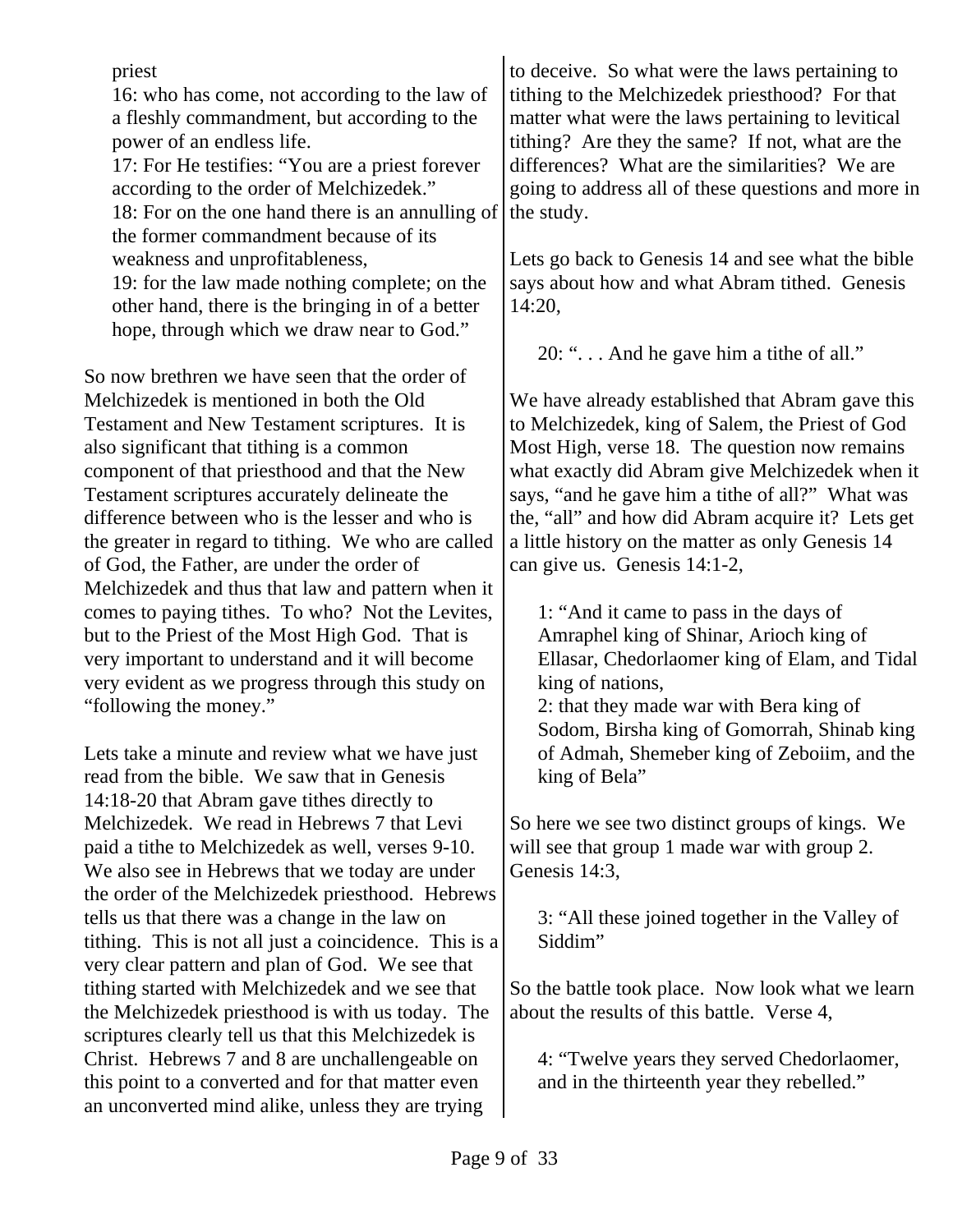We can clearly see that group 1, run by Chedorlaomer, beat up group 2 and that group 2 was required to be ruled by group 1. We also see group 2 rebelled in the thirteenth year of their subjugation by keeping the cash. We can turn to the pages of the bible to review the patterns of such things in that region, but I trust we all are familiar with the results of such events. When one king conquered another king, the defeated king would have to pay tribute to the victor. This came in many forms. It could be gold, silver, manufactured goods, raw materials; such as ores, timber, etc. livestock, and yes even people. We read that throughout the biblical accounts. So here we see group 2 in Genesis 14 saying to group 1, we don't like that arrangement any longer and are not going to be participating in it. Well, what do you think old king Chedorlaomer and the boys thought about that? Verses 5-6,

5: "In the fourteenth year Chedorlaomer and the kings that were with him came and attacked the Rephaim in Ashteroth Karnaim, the Zuzim in Ham, the Emim in Shaveh Kiriathaim, 6: and the Horites in their mountain of Seir, as far as El Paran, which is by the wilderness."

Now I'll bet that group 2 (who got beat up in the first place) was saying yippee because old group number 1 was not coming in their direction any longer, but actually went in the opposite direction and attacked group three. Lets look at verse 7 now,

7: "Then they turned back and came to En Mishpat, and attacked all the country of the Amalekites, and also the Amorites who dwelt in Hazezon Tamar."

Uh-oh! Group 2 now has a big problem. Old king Chedorlaomer and the boys have now returned to the neighborhood and beat up the neighbors. Do you think old Chedorlaomer is about to forget the twelve year cash cow that ran away? Not likely! Verses 8-10,

8: "And the king of Sodom, the king of Gomorrah, the king of Admah, the king of Zeboiim, and the king of Bela went out and joined together in battle in the Valley of Siddim

9: against Chedorlaomer king of Elam, Tidal king of nations, Amraphel king of Shinar, and Arioch king of Ellasar—four kings against five. 10: Now the Valley of Siddim was full of asphalt pits; [that's pretty metaphorical] and the kings of Sodom and Gomorrah fled; some fell there, and the remainder fled to the mountains.

Here we see group number 2 getting whooped again. Old king Chedorlaomer and the boys were going to get their due, so in the fashion of warring kings they decided to be nice guys and leave the kings intact. Right? Not quite! We know of such patterns because of what the bible tells us. Watch what we're told in verses 11-12.

11: "Then they took all the goods of Sodom and Gomorrah, and all their provisions, and went their way.

12: They also took Lot, Abram's brother's son who dwelt in Sodom, and his goods, and departed."

Lets take a little time here brethren to see exactly what is being said in verses 11 and 12. In verse 11 we are told that group number 1 took, "all the goods" and "all the provisions" from group number 2. The Interlinear Bible translates verse 11 as follows,

11: "And they took all the goods of Sodom and Gomorrah, and all their food, and went away."

Strong's says the Hebrew word translated goods here is #7399 *rekush*. It states of it:

"from passive particle of #7408, properly as gathered goods, riches, substance."

So what do these goods consist of? Well lets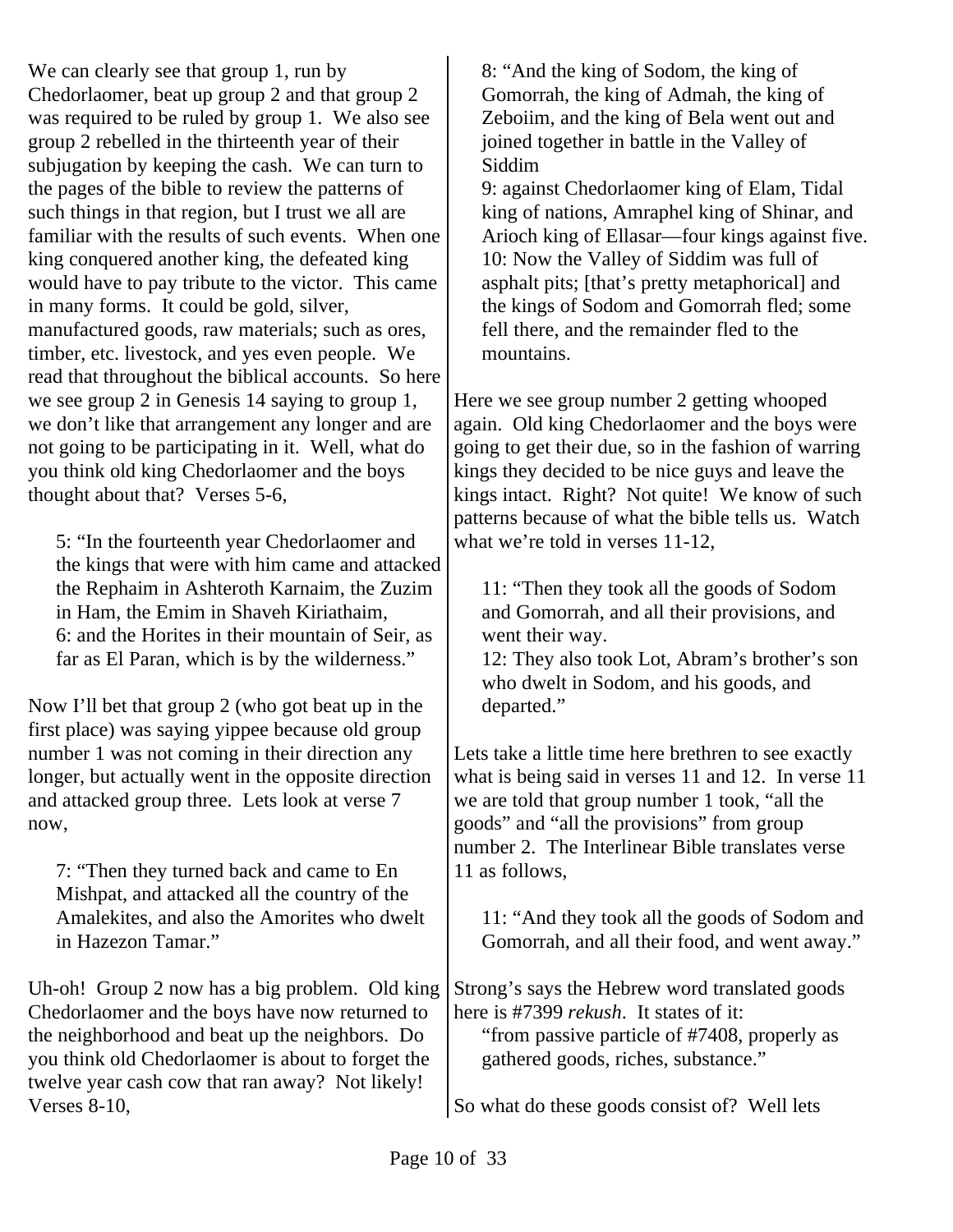eliminate one category of things. The word translated "provisions" here and it's contrasted with goods in the New King James is #400 in the Strong's. It says of it:

"*okel*, from #398, food, eating food, or mealtime, meat, prey, victuals."

So here we see, "all the goods" are qualified outside of "all the food." This is very simple to see and an important thing the bible is telling us. Not only did they take all their food, they also sacked both cities and took all their substance which included riches of every category. In verse 12 we see they not only did the same to Lot as in taking all his goods, but they also took him as well. So here we see they took food, riches, and people. Lets look at verses 13-15 following the story through here.

13: "Then one who had escaped came and told Abram the Hebrew, for he dwelt by the terebinth trees of Mamre the Amorite, brother of Eshcol and brother of Aner; and they were allies with Abram.

14: Now when Abram heard that his brother was taken captive, he armed his three hundred and eighteen trained servants who were born in his own house, and went in pursuit as far as Dan.

15: He divided his forces against them by night, and he and his servants attacked them and pursued them as far as Hobah, which is north of Damascus."

There is a lot to be said here about protecting oneself and family, but that is not our focus today. Lets plainly understand however that Abram was compelled to fight for his brother's son's freedom and well being, after he had been attacked and taken away captive. In verse 16 we see the results of his activities.

16: "So he brought back all the goods, and also brought back his brother [this should be his

women and the people."

Then in verses 17-20 we read about Abram meeting Melchizedek and how he gave him a tithe, or tenth of all. My question to you the reader or the listener is what did the "all" consist of? We clearly read in this account that all the food and all the goods were taken. We defined what "goods" were earlier by the Hebrew word. We saw in verse 16 that Abraham brought back everything including the captive people. How much "all" did he have? Well, it is obvious he had all the goods minus some of the food as per verse 16. He also had Lot and all his goods and he also had women and the people. We read the chronology of group one and their attacks. Before they attacked group two for a second time they attacked group three remember. These kings from group one had a proclivity for attacking others and taking their goods. Take a look at any map which describes the areas of the king's attack. It becomes quite evident that group number one had a lot of goods with them from all these defeated kings from both groups, two and three and that they were heading home to store them up and savor the victories when Abram ruined the party. Yes, Abram had a lot of wealth with him when he was met by Melchizedek. He had it **"all."** Verse 20 says,

20: ". . . And he gave him a tithe of all."

brother's son Lot] and his goods, as well as the God for his well being. He depended on God forThe actual dollar amount is irrelevant. What is very important is that he gave a tenth to the Priest of God Most High. Now how did Abraham obtain all this wealth? Did he grow it from the ground? No! Did he fashion it with his own hands? No! So how did he acquire it all? He fought an evil group of kings and took everything they had with them. Did Abraham acquire this increase by his efforts? Yes, he did. He worked for it. So a tenth of all he acquired from the defeat of Chedorlaomer and the kings who had been with him was given to Melchizedek. He didn't just tithe on one aspect of the goods did he? No! Abraham depended on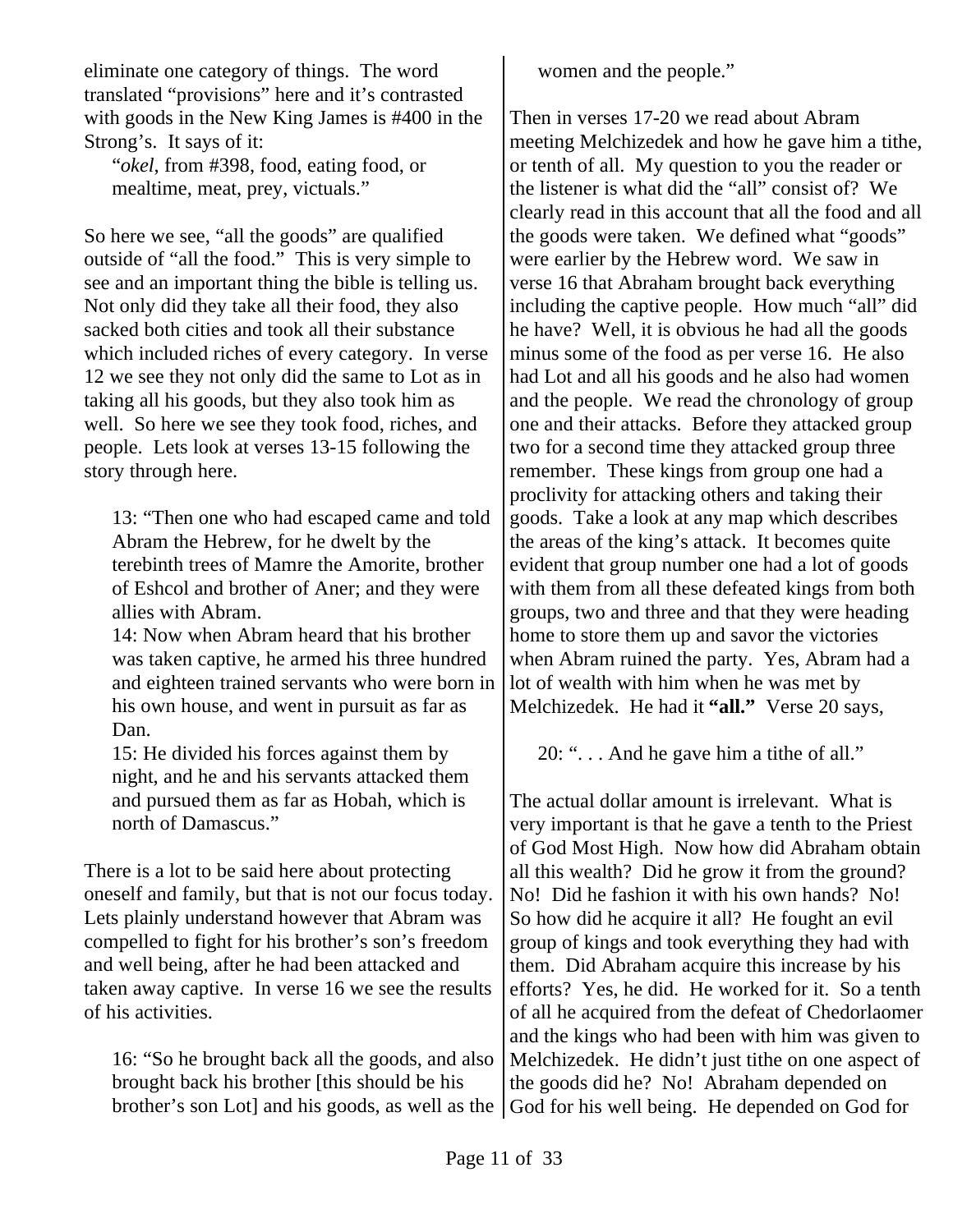all his increase and as such knew he was to give a tenth of "all" of it to God. Brethren the rest was his to do with as he felt. We can actually see this in verses 21-24,

21: "Now the king of Sodom [remember he ran and hid in the mountains] said to Abram, "Give me the persons, and take the goods for yourself." [Well isn't that generous. They were already Abram's, but look at Abram's next statements.] 22: But Abram said to the king of Sodom, "I have lifted my hand to the LORD, God Most High, the Possessor of heaven and earth, [In other words he gave him ten percent of what he had. Abram clearly tells the king of Sodom that he has given a tenth to the owner of everything that exists. He tells the king here it isn't yours anymore, it's mine because he gave it to me and I gave him ten percent.] 23: that I will take nothing, from a thread to a sandal strap, and that I will not take anything that is [the thought better says **was** (past tense) not **is** (present tense)] yours, lest you should say, 'I have made Abram rich' — [Now isn't that incredible. Abram knew who gave him the increase and he had the character to tell the king that very thing. Watch what he does, how he displays this in verse 24.] 24: except only what the young men have eaten, and the portion of the men who went with me: Aner, Eshcol, and Mamre; let them

Abram let the king of Sodom take what was left of his original goods and provisions after he had first tithed them to Melchizedek and after those with him had eaten and after a portion was given to each of his allies. So here they all shared in it before the balance was given back to the king of Sodom. These are very clear things to see. They have a purpose in that they are teaching us about the tithing laws of the Melchizedek priesthood. Abraham tithed of all that he acquired, both riches and food. All the increase he was given was to be

take their portion."

tithed on and then he could do with it as he pleased. Abraham clearly understood that God owned everything in heaven and earth and that he was required to give a tenth back to God before he used it. So yes, tithing is a vital part of the laws of worship under the order of Melchizedek. Let me state here also that Abraham obeyed God in all that God commands of us as well. Often we have read and studied that in the past, but lets just listen one more time to God's account of this. Genesis 26:5,

5: "because Abraham obeyed My voice and kept My charge, My commandments, My statutes, and My laws."

Those are God's own words brethren. Abraham answered his calling and kept the instructions of God as to his commandments, festivals, and holy days and his laws. Hebrews 11:8 tells us of his calling and obedience to God. The scriptures tell us he is the father of the faithful. Abraham trusted God and all that He said. He knew who and what God was. He also knew and kept God's commandments, laws, and statutes. Tithing my friends was just one of them. We are not going to go into any others today for that is not our focus in this study. We have spent quite a bit of time on Melchizedek and the obvious command to tithe and its fundamental principles as to tithing on all our increase. Lets now turn to the bible again to study the tithing laws and principles God gave to Israel under the order of Aaron. There are many today who attempt to use the doctrine of tithing to fleece the sheep. We are going to see that those who misuse the doctrine of tithing are nothing more than thieves and robbers and are classified as hirelings and wolves by Christ as well as many more descriptive terms to categorize them.

We read earlier in Hebrews of the earliest time in scripture that Levi tithed. Hebrews 7:9-10,

9: "Even Levi, who receives tithes, paid tithes through Abraham, so to speak,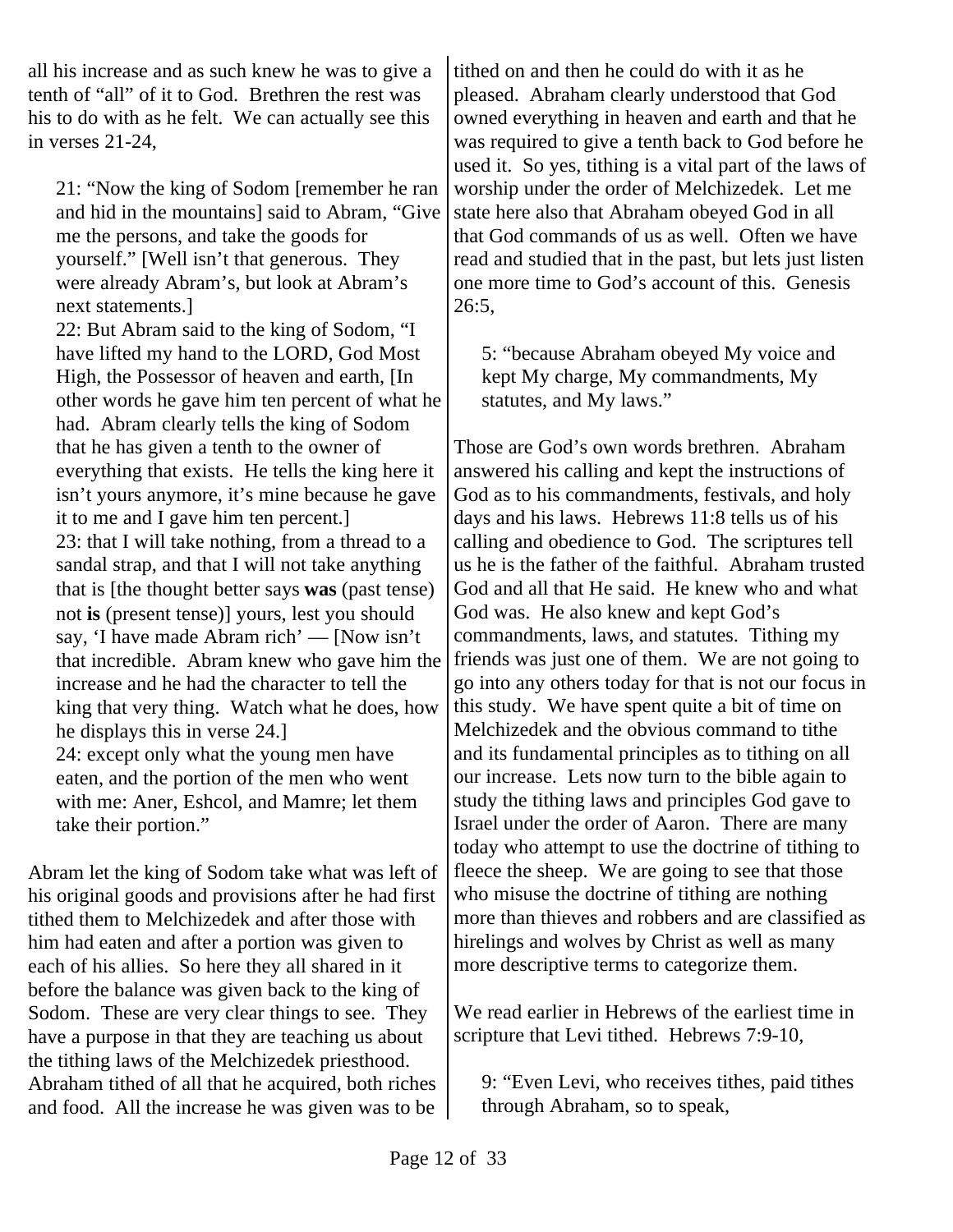10: for he was still in the loins of his father when Melchizedek met him."

There is no doubt that the New Testament writers understood all about tithing. Notice this also, the author used the present tense in the Greek for "receive" in Hebrews 7:9. That Greek word is #2983 in the Strong's. It says of it:

"*lambano*, a prolonged form of a primary verb, which is used only as an alternate in certain tenses; to *take* (in very many applications, literally and figuratively [probably objective or active, to *get hold* of; whereas #1209 is rather subjective or passive, to *have offered* to one; while #138 is more violent, to *seize* or *remove*])."

## Vines says of it:

"*lambano* #2983 denotes either 'to take' or 'to receive,' (1) literally, (a) without an object, in contrast to asking, e.g., Matt.7:8; Mark 11:24, RV, 'have received' (the original has no object); (b) in contrast to giving, e.g., Matt. 10:8; Acts 20:35; (c) with objects, whether things, e.g., Mark 10:30; Luke 18:30. . . This has been styled a vulgarism; metaphorically, of the word of God. . ."

Now the point being stressed here by me in reading from Vine's and from Strong's and from the bible is here in approximately 68 A.D. the writer is acknowledging that Levi was still receiving tithes. In what format is not important, but rather the fact that it was taking place. That is one of the reasons why we read earlier in these scriptures, the emphasis placed on the doctrine of tithing in reference to a change in the law as to the order of Aaron and to the order of Melchizedek. None of that is coincidental. The physical temple was still in place at that time with all its trimmings. So too was the Church of Christ, the living temple of the Lord. That's why I mentioned earlier that the author here was making a definitive point that they were not to be tithing to the Levites or anyone accountable to it because they were under the order of Melchizedek and that's why I brought that point up and emphasized it and that's why the author brings it up here. He's teaching us a profound lesson. Most today if asked about the earliest account of tithing would never turn to the book of Hebrews. In fact they wouldn't include Melchizedek in it as well. They would turn to the book of Levi.

In Leviticus 27:30-32 we see the word tithe mentioned. In specific these verses state.

30: "And all the tithe of the land, of the seed of the land or of the fruit of the tree, is the LORD'S. It is holy to the LORD. 31: If a man wants at all to redeem any of his tithes, he shall add one-fifth to it. 32: And concerning the tithe of the herd or the flock, of whatever passes under the rod, the tenth one shall be holy to the LORD."

What is chapter 27 talking about. Is it talking about principles of tithing? What exactly is the context of it and why are tithed things mentioned here, specifically seed of the land, fruit of the tree, and the herd, and the flock? In verses one and two we read:

1: "Now the LORD spoke to Moses, saying, 2: Speak to the children of Israel, and say to them: When a man consecrates by a vow certain persons to the LORD, according to your valuation,"

The Interlinear Bible translates it:

2: ". . . When a man makes a difficult vow by your evaluation."

following that pattern because no longer were they does the same for a female of that same age groupWhat God is instructing Moses to do here is to teach Israel about redeeming people and property. He first addresses males from ages 20-60 and the amount of silver assigned as valuation. He then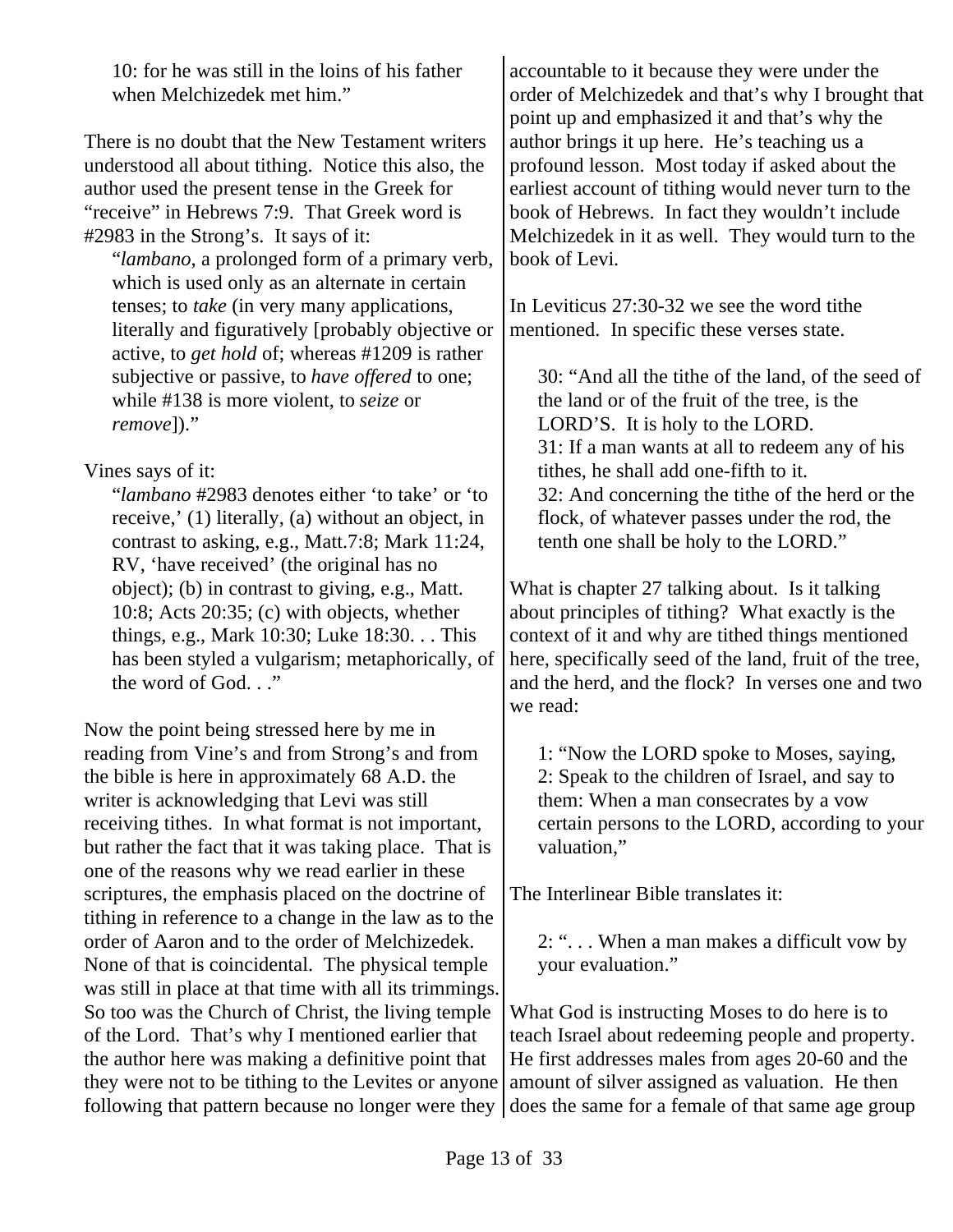and so on for other age groups of both male and female. He then goes on and talks about beasts, clean and unclean, and their valuations. Then he addresses houses and how the priest is to set valuation of it. He then goes to a field and does the same and ties it into the jubilee etc... In all of these we are taught about redeeming them after they have been consecrated to God by a vow and how much more it will take to get it back if in fact that item is even redeemable. In verse 26 we get the start of the exceptions. The firstlings are not allowed to be consecrated because they are already God's.

26: "But the firstlings of the beasts, which should be the LORD'S firstlings, no man shall sanctify; whether an ox or a sheep, it is the LORD'S."

So we see here something special. He's telling them how they're supposed to figure out all these things. Verse 27 then talks about the firstlings of unclean beasts and the fact that they can be redeemed. In fact, they have to be redeemed as verse 27 tells us.

27: ". . .then he shall redeem it according to your valuation . . . [if he didn't] then it shall be sold according to its valuation."

We've talked often about the laws of the firstborn. That is tied to the Passover and the Days of Unleavened Bread. On the first day of Unleavened Bread Moses instructed Israel about these laws. We can read all about that in Exodus 13, specifically in verses 11-14. They're very informative.

11: "And it shall be, when the LORD brings you into the land of the Canaanites, as He swore to you and your fathers, and gives it to you,

12: that you shall set apart to the LORD all that open the womb, that is, every firstborn that comes from an animal which you have; the

males shall be the LORD'S. 13: But every firstborn of a donkey you shall redeem with a lamb; and if you will not redeem it, then you shall break its neck. And all the firstborn of man among your sons you shall redeem."

As we've studied so often at Passover and the first day of U.B., this law is tied directly to what God did for Himself. He took all the firstborn unto Himself. These are very important things to understand for they are all linked to the pattern of God. Look what Moses taught the children of Israel about this lesson and the symbolism of the first day of Unleavened Bread. Exodus 13:14-15:

14: "So it shall be, when your son asks you in time to come, saying, 'What is this?' that you shall say to him, 'By strength of hand the LORD brought us out of Egypt, out of the house of bondage.

15: And it came to pass, when Pharaoh was stubborn about letting us go, that the LORD killed all the firstborn in the land of Egypt, both the firstborn of man and the firstborn of beast. Therefore I sacrifice to the LORD all males that open the womb, but all the firstborn of my sons I redeem."

The first day of U.B. is all about the firstborn of God and coming out of sin and it should not be confused or mixed with the lessons of the fourteenth, the Passover of the Lord, for we read in verse 16:

16: "It shall be a sign on your hand and as frontlets between your eyes, for by strength of hand the LORD brought us out of Egypt."

Yes, it is all about coming out of sin and being numbered among the firstborn of God. Notice in verse 11 however that the firstborn laws did not start until they entered the promised land. That is significant to remember as we will see in this study. So back in Leviticus 27 we read similar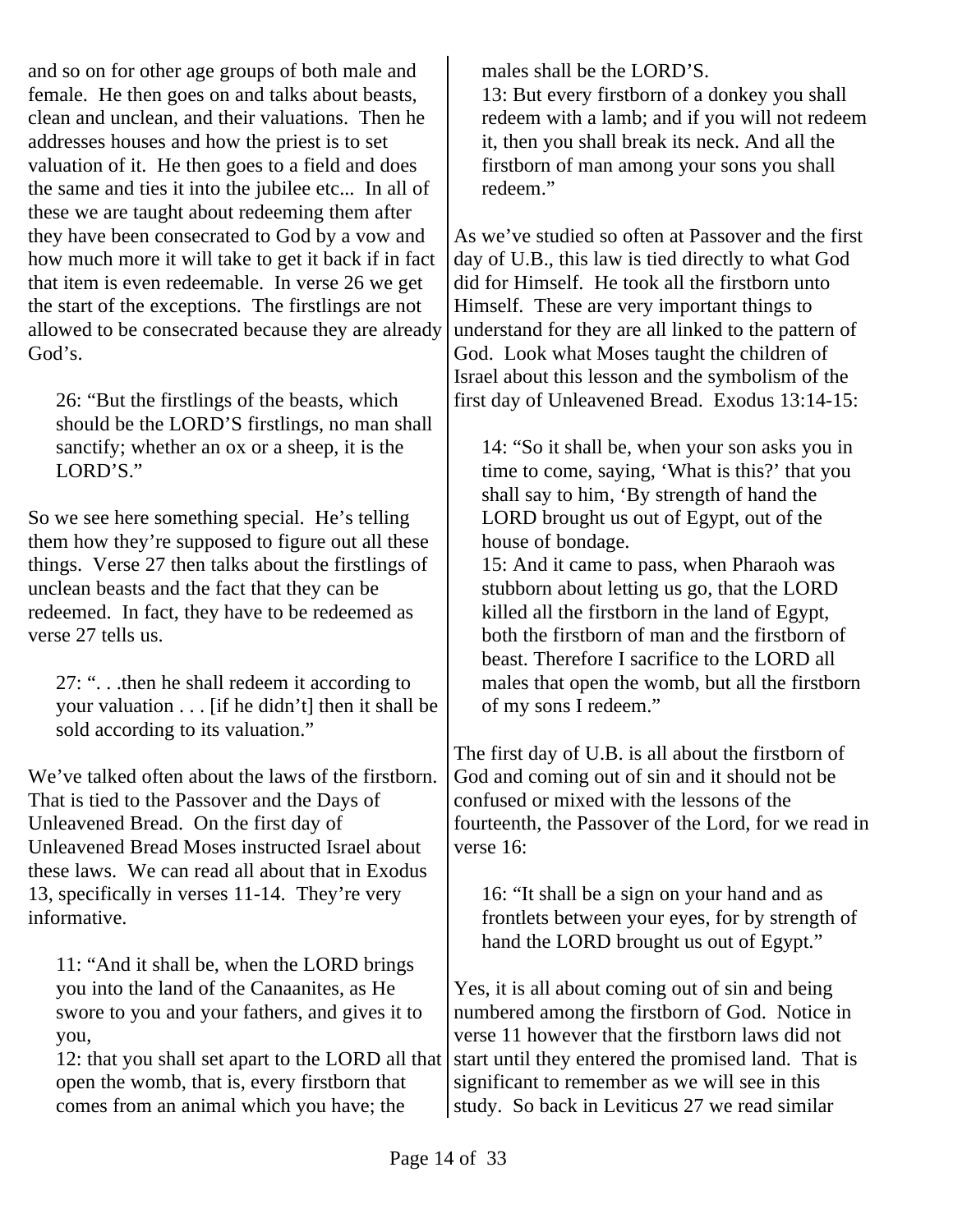things as to the firstlings of animals and which ones are redeemable. Now we see something else introduced here. Lev. 27:32,

32: "And concerning the tithe of the herd or the flock, of whatever passes under the rod, the tenth one shall be holy to the LORD."

Now we could take the time to explain in detail as to what that was and how it was conducted, but we have done that at length in the past. What it is simply saying is that the flock or herd was rounded up into the pen. They would enter through an opening in which only one at a time could pass through. Each tenth one was holy to the Lord. That is why we read what we do in verse 33:

33: "He shall not inquire whether it is good or bad, nor shall he exchange it; and if he exchanges it at all, then both it and the one exchanged for it shall be holy; it shall not be redeemed."

This whole thing is about consecrating redeemed things. You don't consecrate something that the Lord already owns. For instance right here we're not talking about the firstling of the flock are we? No, because, "the firstling of the flock" takes place when it's born and then separated. Here are the others that are coming through a pen. These are older animals that are being pushed through the pen, so it has nothing to do with the firstlings. We have to understand the flow of all these things. So what God just told us here is very important. If a man's best ram or ox went through as number ten he lost it. God is teaching Israel a very important lesson in this 27th chapter of Leviticus. Is it about tithing? No! Is it about what can be redeemed and what can't and the laws surrounding that very thing? That is the chief focus. Have we learned something about tithing? Yes we have. For one, it's God's. The same thing is taught about the tithe of the land as verse 30 tells us. The differences with the seed and the fruit however is that it can be redeemed for one-fifth added to its

value. Now why do you think that is so? Because it could not shed blood, brethren! It was not a living breathing animal made of flesh. Remember the life is in the blood as Leviticus 17:14 tells us.

14: "for it is the life of all flesh. Its blood sustains its life. Therefore I said to the children of Israel, 'You shall not eat the blood of any flesh, for the life of all flesh is its blood. Whoever eats it shall be cut off."

Brethren these are very important lessons to learn. We have studied about the blood in the past and will again in the future, but today we are studying tithing so we will move on with that. The point I am making here about Leviticus 27:30-32 is that tithing is only mentioned here to teach us we cannot tithe something which is already consecrated. There are some who teach that these scriptures right here categorically are teaching that one only has to tithe on fruits, vegetables, and livestock. That does not say that here and in fact does not even imply it. We will also clearly see that is not found in all the bible no matter how hard they try to twist it. Before we leave Leviticus 27 however lets read the last verse. Verse 34:

34: "These are the commandments which the LORD commanded Moses for the children of Israel on Mount Sinai."

So here we are clearly told that Moses understood all that was mentioned in this chapter from Mount Sinai. What did Moses do with everything he heard from God at Mount Sinai. He wrote it into the book of the covenant. Exodus 24:3-4:

3: "So Moses came and told the people all the words of the LORD and all the judgments. And all the people answered with one voice and said, "All the words which the LORD has said we will do."

4: And Moses wrote all the words of the LORD. ..."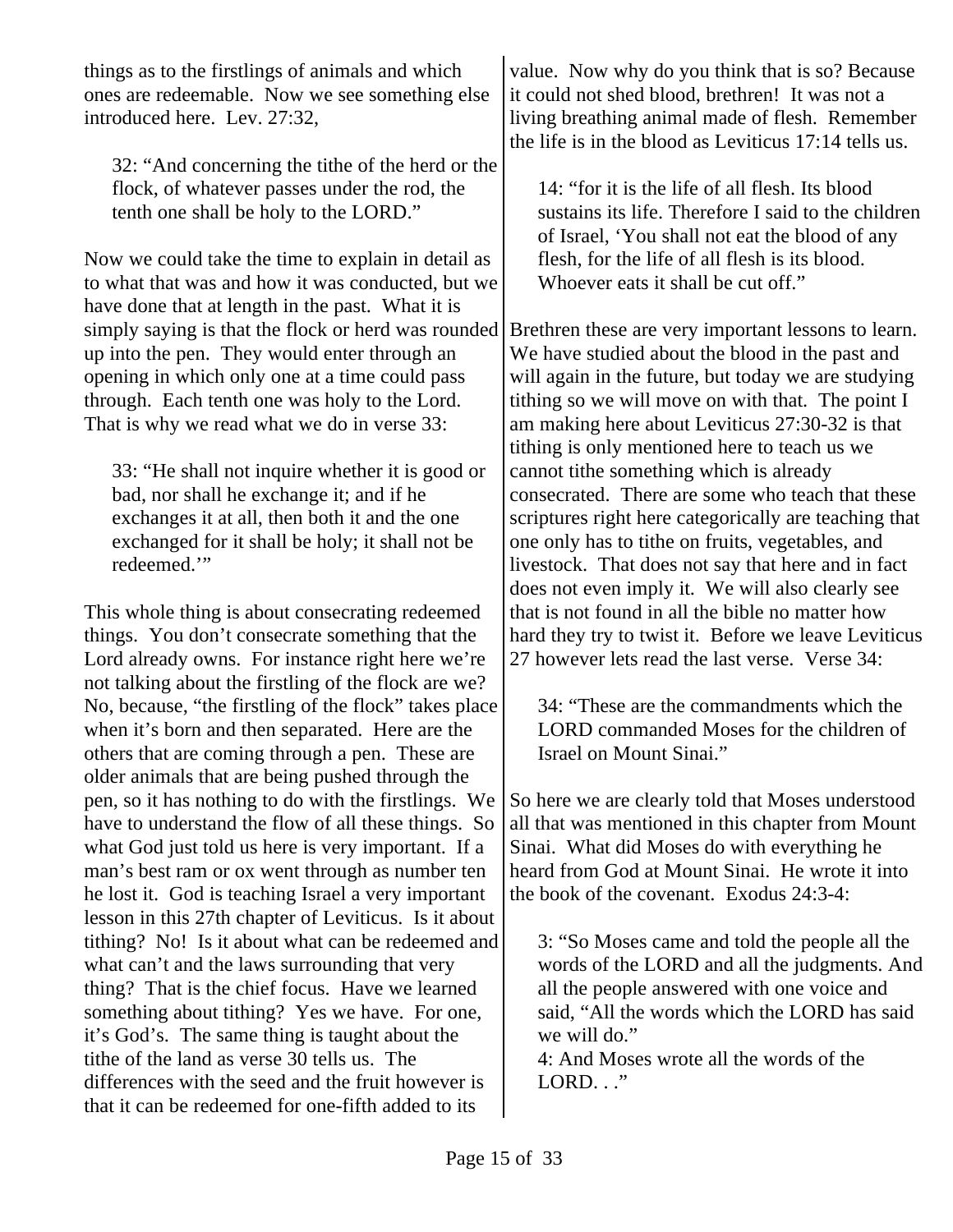| erso |  |
|------|--|
|      |  |

7: "Then he took the Book of the Covenant and read in the hearing of the people. . ."

All that we need to know for salvation is found within the pages of the bible. It is the faith once delivered. We do not need to go outside of it for our instruction as to the commandments, statutes, and laws of God. We don't turn to the experts who have twisted scripture to suit their traditions, and greed for power and dominion. No, we sit down with Christ, the Word of God, and let him instruct us. Yes, we do go to dictionaries and lexicons and concordances and such to learn the meanings of words, but we do not go to the commentaries. We do not need an interpreter. For the spirit of God does that as we live and study in spirit and truth. It is the spirit which helps us develop the gifts we all have, to be able to edify one another and serve one another in the love of God. We have only one Head and His name is Jesus, the Christ. So, from Leviticus 27 we can glean that we are to tithe on the seed of the land, the fruit of the trees, and the beasts of the flock, if it was not already consecrated to God and that this was known by Israel and agreed to from Mount Sinai. Verse 30 also tells us "all the tithe of the land." "Whether" and "or," are not part of the original text.

For many years I was a member of the Worldwide Church of God. That organization had a very detailed tithing doctrine. Its chief elements were; there are three tithes. The first and third were collected by the hierarchy of the organization. The second one was kept by the one generating it, but had many restrictions to its use. Off the top of it ten percent was given to the hierarchy. The rest could only be spent at stipulated feast sites where the hierarchy supposedly placed the name of the Lord. These deceived men would tell the brethren to rejoice at these sites, but to not forget the Levite which was an inference to them. This was all done so that the one who had saved these second tithes

could save some of it and deposit it with them at the end of the festival. On top of all this, they demanded monetary offerings on the annual holy days. It was quite an artful thing to one who makes a living fleecing people. If this was not so serious, it would be funny. I do at times laugh at how I believed them and how I gave them anywhere from thirty to fifty percent of my income. P. T. Barnum set it straight; "There is one born every minute!" So, was the doctrine the Worldwide Church of God taught to be found in the pages of the bible? Yes, some of it was and is. But it is a far cry from their deceived fleecing teaching. So, lets follow the money once again as to why, how, when, and who had to deal with the Levitical tithe.

We've established that tithing was a command of God to Moses and to Abraham. We saw that Moses taught this to Israel. Did Abraham teach this to his children? Yes he did. We see that his wheeling and dealing grandson knew about tithing, however he tried to mix it up a little with God. Genesis 28:22,

22: "And this stone which I have set as a pillar shall be God's house, and of all that You give me I will surely give a tenth to You."

Now isn't that nice. Here Jacob is telling God that if he blesses him with goods, he in turn will give God His ten percent. We're not going to enter into a discussion on the merits of what Jacob was or was not doing here. The point is that he was aware that tithing was something one did with God. It was obvious that he learned about this from his father, Isaac, and Isaac from his father, Abraham. We are going to see that there is a major difference in the tithing systems of the Levites or the Aaronic priesthood and that of Melchizedek. The big difference is mentioned in Hebrews 7:4-8.

4: "Now consider how great this man was, to whom even the patriarch Abraham gave a tenth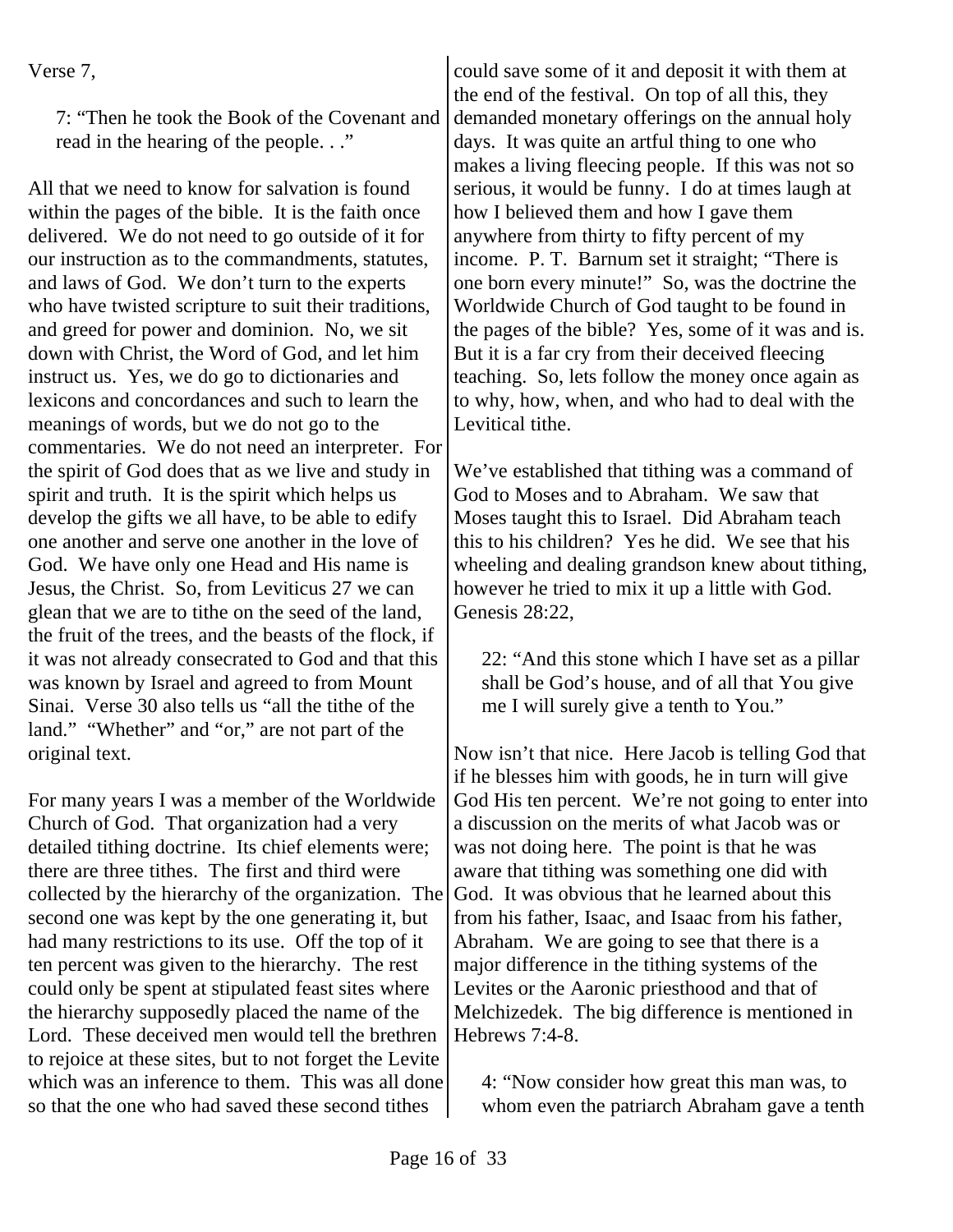of the spoils.

5: And indeed those who are of the sons of Levi, who receive the priesthood, have a commandment to receive tithes from the people according to the law, that is, from their brethren, [In other words those who follow that system. Those who were under that law.] though they have come from the loins of Abraham;

6: but He whose genealogy is not derived from them received tithes from Abraham and blessed him who had the promises.

7: Now beyond all contradiction the lesser is blessed by the better.

8: Here mortal men receive tithes, but there He receives them, of whom it is witnessed that He lives."

Do we see the major difference? Abraham tithed to God directly in the personage of Melchizedek who became Jesus Christ. Israel tithed to the sons of Levi. One to immortal and one to mortal. Do not lose this important fact as we move through this study. Abraham also tithed of all the increase of his hand didn't he? Yes, he gave a tenth of **all** to the High Priest, to Melchizedek. Can we find where Israel was instructed to do the same thing? Yes, we can if you believe the bible. We will get to that shortly, but lets establish the pattern of the tithe commandment. Who received it and why? Numbers 18:21:

21: "Behold, I have given the children of Levi all the tithes in Israel as an inheritance in return for the work which they perform, the work of the tabernacle of meeting."

Now remember this was work for what they were doing at the tabernacle of meeting and remember who that tabernacle is today. It's very important. No confusion there. That is quite clear and to the point. Levi was being paid for doing work. Verse 24,

24: "For the tithes of the children of Israel,

which they offer up as a heave offering to the LORD, I have given to the Levites as an inheritance; therefore I have said to them, 'Among the children of Israel they shall have no inheritance."

Now notice what the Levites were to do with the tithes. Verses 25-26,

25: "Then the LORD spoke to Moses, saying, 26: "Speak thus to the Levites, and say to them: 'When you take from the children of Israel the tithes which I have given you from them as your inheritance, then you shall offer up a heave offering of it to the LORD, a tenth of the tithe."

So here we now see the Levites were required to give a tithe of what they received to the Lord as well. Did they give this to Melchizedek, the priest? No! Verse 28,

28: "Thus you shall also offer a heave offering to the LORD from all your tithes which you receive from the children of Israel, and you shall give the LORD'S heave offering from it to Aaron the priest."

So not only did they give it to Aaron, the priest, look what they gave him. Verse 29,

29: "Of all your gifts you shall offer up every heave offering due to the LORD, from all the best of them, the consecrated part of them."

So here God understanding human nature as He does and did, told the Levites that they couldn't just give a tithe of all they got at any given time. For instance, they couldn't figure up a total tithe quantity from lets say the shanks or briskets of all the cattle. No, they had to give a tithe of all the various tithes, when they received them and on top of that it had to be the choice pieces or parts, the sanctified parts, the fat parts. Verse 30,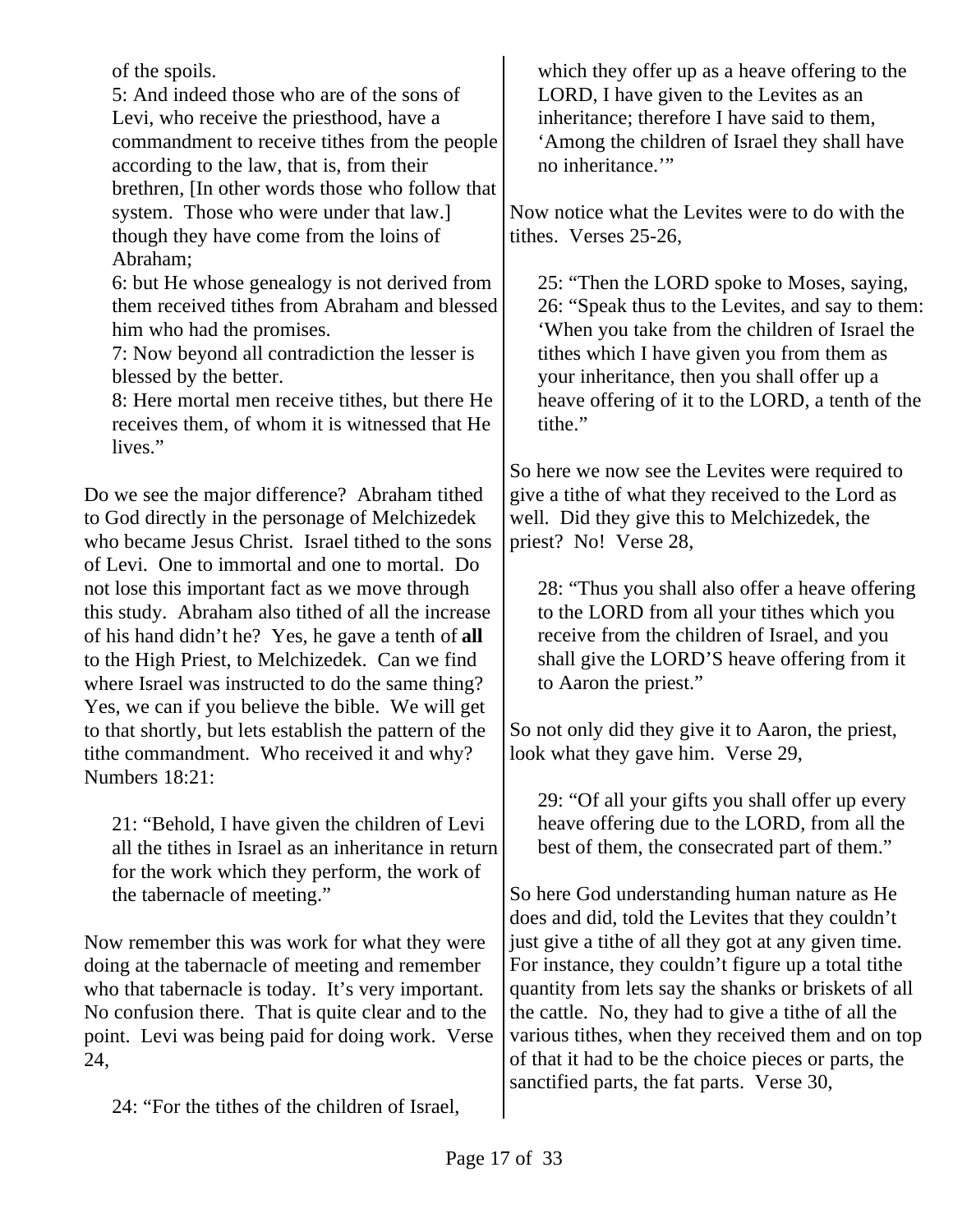30: "Therefore you shall say to them: 'When you have lifted up the best of it, then the rest shall be accounted to the Levites as the produce of the threshing floor and as the produce of the winepress."

So here we only see produce of the threshing floor and produce of the winepress mentioned. Does that mean they only received grain and wine? Some teachers would have you believe that. They say only that which was grown from the ground was to be tithed. That would mean only grain and grape growers had to support the Levites and the priests through their tithes. I'm not kidding you. That is what some teach. Remember over in Leviticus 27:32 we read there that they also tithed of cattle and sheep. Remember the very principles as to how God instructs us. They form patterns throughout the scriptures for us to follow. Isaiah 28:9-10,

9: "Whom will he teach knowledge? And whom will he make to understand the message? [Two questions brethren.] Those weaned from milk! Those drawn from the breasts! [not infants, but those who are growing and able to eat at the table one on one with Christ.] 10: For precept must be upon precept, precept upon precept, Line upon line, line upon line, Here a little, there a little."

So here in Numbers 18:30 we see God specifically giving instructions as to things which were to be tithed. He's not saying only these two things, grain and wine, but uses them as an example to make a very big distinction between Israel and the Levites as we are about to see. Verse 31,

31: "You may eat it in any place, you and your households, for it is your wages for your work in the tabernacle of meeting."

Notice they could eat it in any place they chose. All the members of their household could do so of this tithe. We will see that is not the case for

Israel at large. We have just gone through what WCG coined the first tithe. It is clear to see that only the Levites and priests and their households could use it. That is direction straight from God as verse 25 qualified. With this clearly in mind, lets look where and how tithes were also used and by whom. We're going to see why WCG also qualified a second and a third tithe. Before the children of Israel entered the promised land, they were once again instructed as to what they had agreed to in the book of the covenant as we read earlier. Deuteronomy 12 has much to say about that, but we'll focus on the parts about tithing. Deuteronomy 12:4-5,

4: "You shall not worship the LORD your God with such things.

5: But you shall seek the place where the LORD your God chooses, out of all your tribes, to put His name for His dwelling place; and there you shall go."

Now remember the context here is about proper worship of God. He says He will place his name in a particular spot and they will have to go there to worship Him. They could not do it anywhere they pleased. Verse 6,

6: "There you shall take your burnt offerings, your sacrifices, your tithes, the heave offerings of your hand, your vowed offerings, your freewill offerings, and the firstborn of your herds and flocks."

Now that's a lot of stuff. That is seven categories of things. We are told in Deuteronomy 16:16 that this was to occur three times a year.

16: "Three times a year all your males shall appear before the LORD your God in the place which He chooses: at the Feast of Unleavened Bread, at the Feast of Weeks, and at the Feast of Tabernacles; and they shall not appear before the LORD empty.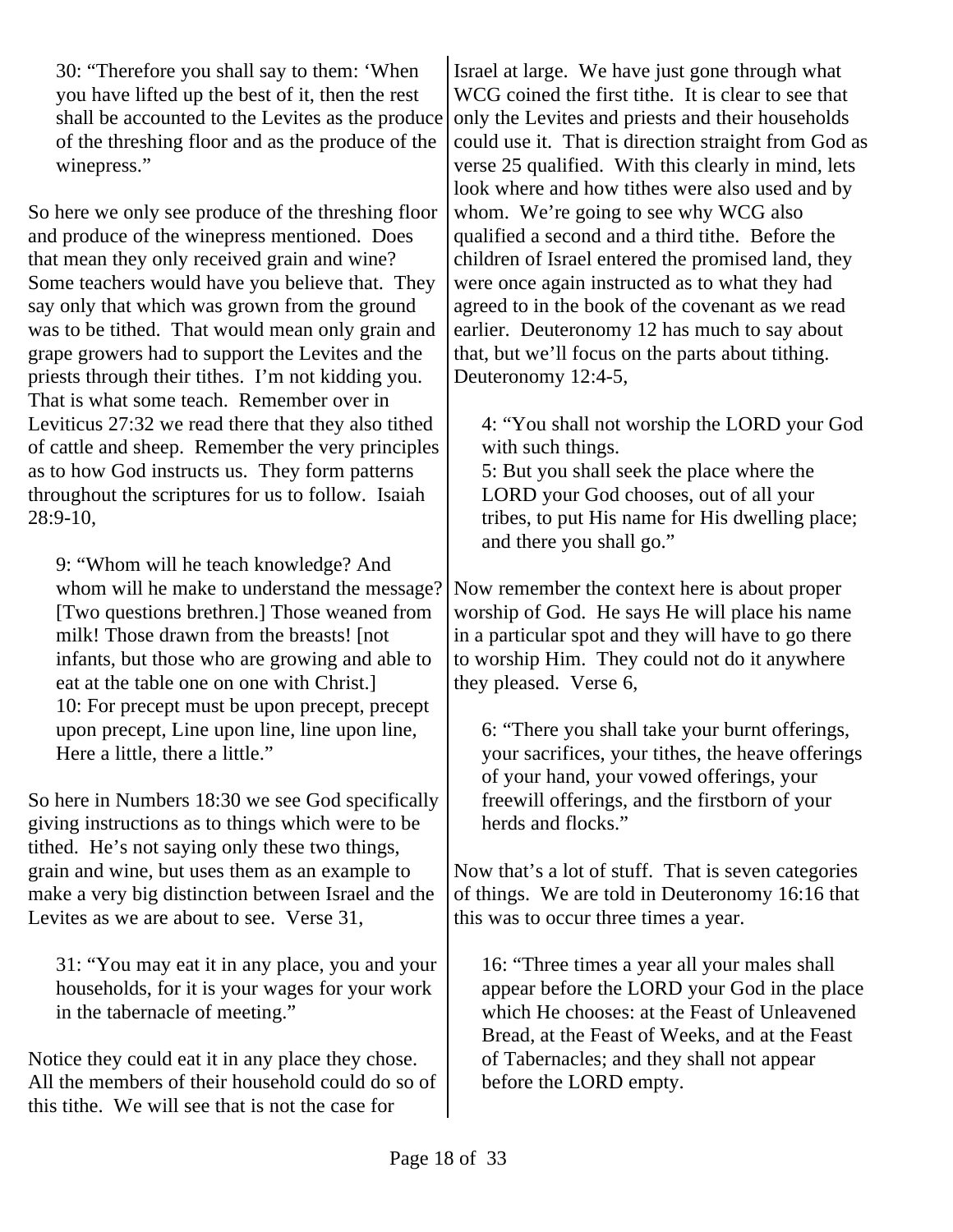Why not empty? Because they were just commanded over in Deuteronomy 12:6 to take their burnt offering, their sacrifices, their tithes, their heave offerings, their vowed offerings, their freewill offering, and the firstlings of their herds and flocks. To show up empty would be to break the commandment of God. We know from the scriptures that God placed His name in Jerusalem, in the temple in Jerusalem that is. This is where they all had to bring the tithe to. He instructed them further on this point in verse 7.

7: "And there you shall eat before the LORD your God, and you shall rejoice in all to which you have put your hand, you and your households, in which the LORD your God has blessed you."

Verse 11,

11: "then there will be the place where the LORD your God chooses to make His name abide. There you shall bring all that I command you: your burnt offerings, your sacrifices, your tithes, the heave offerings of your hand, and all your choice offerings which you vow to the LORD.

12: And you shall rejoice before the LORD your God, you and your sons and your daughters, your male and female servants, and the Levite who is within your gates, since he has no portion nor inheritance with you."

Now lets wait a minute here. It just said here that the other Israelites were to do this. So now we see that all the other tribes were to bring all these things to the place where God placed his name and as we saw they were to do this three times a year. Specifically at the Feast of Unleavened Bread, at the Feast of Weeks, and at the Feast of Tabernacles and we read further that they were to eat before the Lord their God at these times, verse 7 and now they were also to rejoice before Him with all their household. So now in verses 17 and 18 we go on and read.

17: "You may not eat within your gates the tithe of your grain or your new wine or your oil, of the firstborn of your herd or your flock, of any of your offerings which you vow, of your freewill offerings, or of the heave offering of your hand.

18: But you must eat them before the LORD your God in the place which the LORD your God chooses, you and your son and your daughter, your male servant and your female servant, and the Levite who is within your gates; and you shall rejoice before the LORD your God in all to which you put your hands."

Here we see Israel commanded to eat of a tithe (and the offering I might add) before the Lord with all their households and to even share some with the Levites who dwell with them. They could only eat it at the three feasts of the Lord.

So once again here we see Israel commanded to eat of a tithe before the Lord with all their household and to even share some with the Levites who dwell with them. They could only eat it at the three feasts of the Lord or at the three festival seasons when in attendance. This cannot be what we have earlier deemed the first tithe for that tithe could only be eaten by the Levites and Priests and their respective households and they could actually eat it in any place they wanted to. So we see there's a major difference between these two tithes. So here we're talking about another tithe, a second tithe, or as we have come to know it or call it, the festival tithe. Can this be clearly substantiated anywhere else? Yes! Deuteronomy 14:22,

22: "You shall truly tithe all the increase of your grain that the field produces year by year."

Why does it say truly or accurately here about the grain? Remember God knows human nature. For the same reason he told us what He did back in Leviticus 27 and the same reason he told us what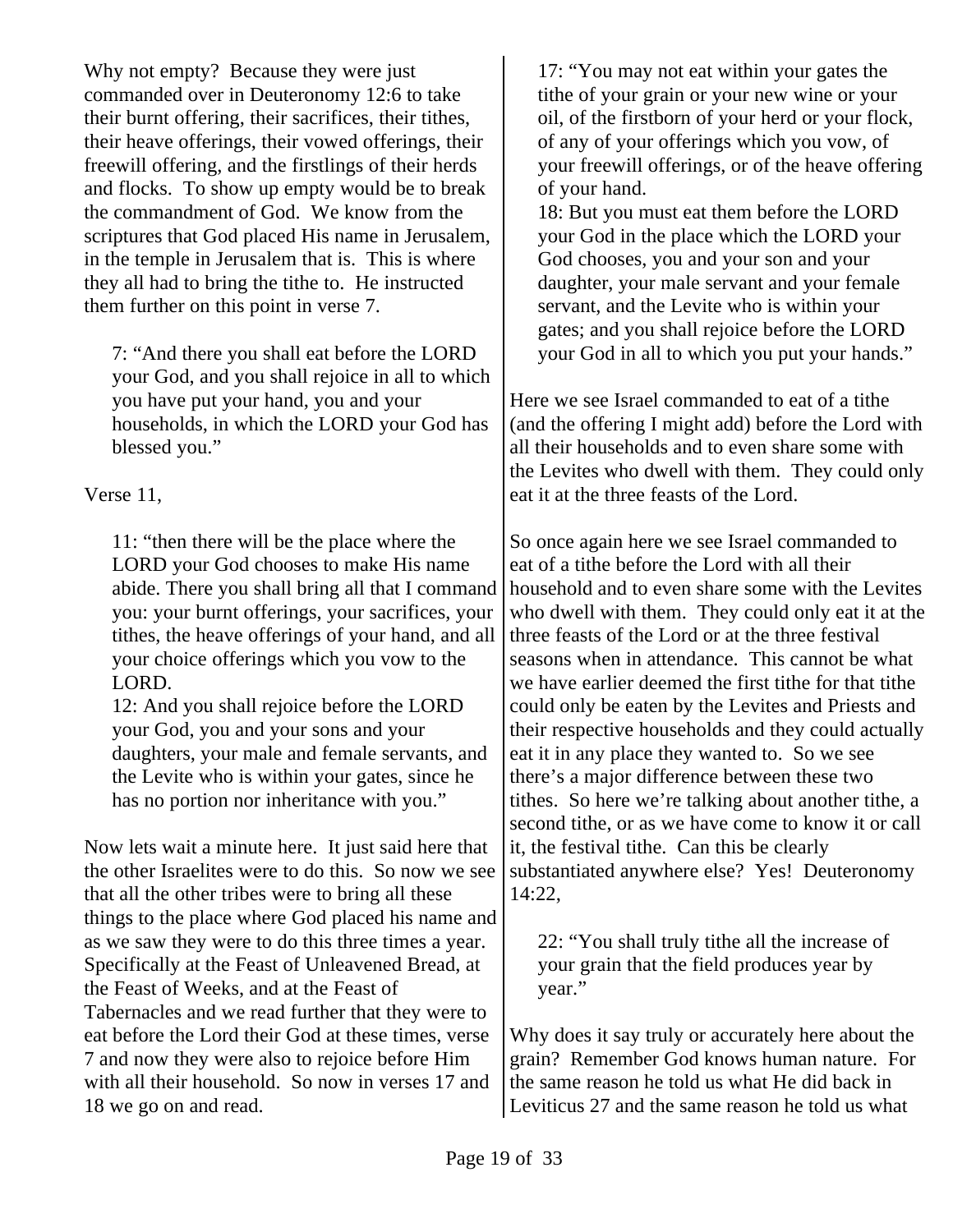He did a few minutes ago in dealing with the Levites giving the choice things to the priests. If it wasn't in there, they wouldn't give it to them. They would give them the garbage parts. But anyway, another point being stressed here to Israel. Leviticus 23:22,

22: "When you reap the harvest of your land, you shall not wholly reap the corners of your field when you reap, nor shall you gather any gleaning from your harvest. You shall leave them for the poor and for the stranger: I am the LORD your God."

Israel had to still tithe for the whole field even as they were commanded to leave some there for others who were less fortunate. It is not a coincidence this is mentioned here in Leviticus 23 at the conclusion to the instructions of the feast of Firstfruits or Pentecost. We have studied that in the past especially as it pertains to the bride of Christ. Now back to Deuteronomy 14:23-26,

23: "And you shall eat before the LORD your God, in the place where He chooses to make His name abide, the tithe of your grain and your new wine and your oil, of the firstborn of your herds and your flocks, that you may learn to fear the LORD your God always. [Do not lose sight of that. We are to learn to fear God through this activity for a reason.] 24: But if the journey is too long for you, so that you are not able to carry the tithe, or if the place where the LORD your God chooses to put His name is too far from you, when the LORD your God has blessed you, 25: then you shall exchange it for money, take the money in your hand, and go to the place which the LORD your God chooses. 26: And you shall spend that money for whatever your heart desires: for oxen or sheep, for wine or similar drink, for whatever your heart desires; you shall eat there before the LORD your God, and you shall rejoice, you and your household."

So here we see a definite second tithe. It is not to be short changed and please understand this, it was not administered by a Levite. It was in the control of the tithe keeper. This tithe was to be used for eating before the Lord at the prescribed time of His festival. This tithe was to be used for food. So how did they pay for their accommodations and such? Did they bring all that with them? We know for the Feast of Tabernacles they were to dwell in booths made from leafy boughs, etc... But that was not the case for Unleavened Bread and Firstfruits, so don't let anybody try to deceive you and mix that up.

We read where they could convert the edible tithes to money and then buy what they needed for eating before the Lord. The emphasis is on eating that which God gives them to sustain them brethren. It is about as basic as one can get. That is why we are to eat these tithes, so that we may learn to fear the Lord our God always as verse 23 tells us. This is only a physical application or shadow of the spiritual reality of that to come. We are totally dependent on God for life and we should respect Him for it or fear Him as the translation says. Thus we return to Him the tithes He commands of us and also share them with others.

I have actually read where teachers state that only farmers tithed in Israel. Only those who had food crops and livestock needed to tithe. Follow that thought for just a minute. Not everyone was a farmer or herdsman were they? Not everyone had crops or flocks to tithe. Some people were blacksmiths, some carpenters, some boat builders, some tanners, some tent makers, and on we could go. By the teachings of some, these folks didn't have to tithe. Does that even seem applicable to a rational mind? Deuteronomy 16:16 tells us that all your males had to appear before God at these times, not just the farmers and herdsman. They, all the males, were commanded to eat of their tithes before the Lord with their households. It wasn't just farmers. It was every Israelite. So if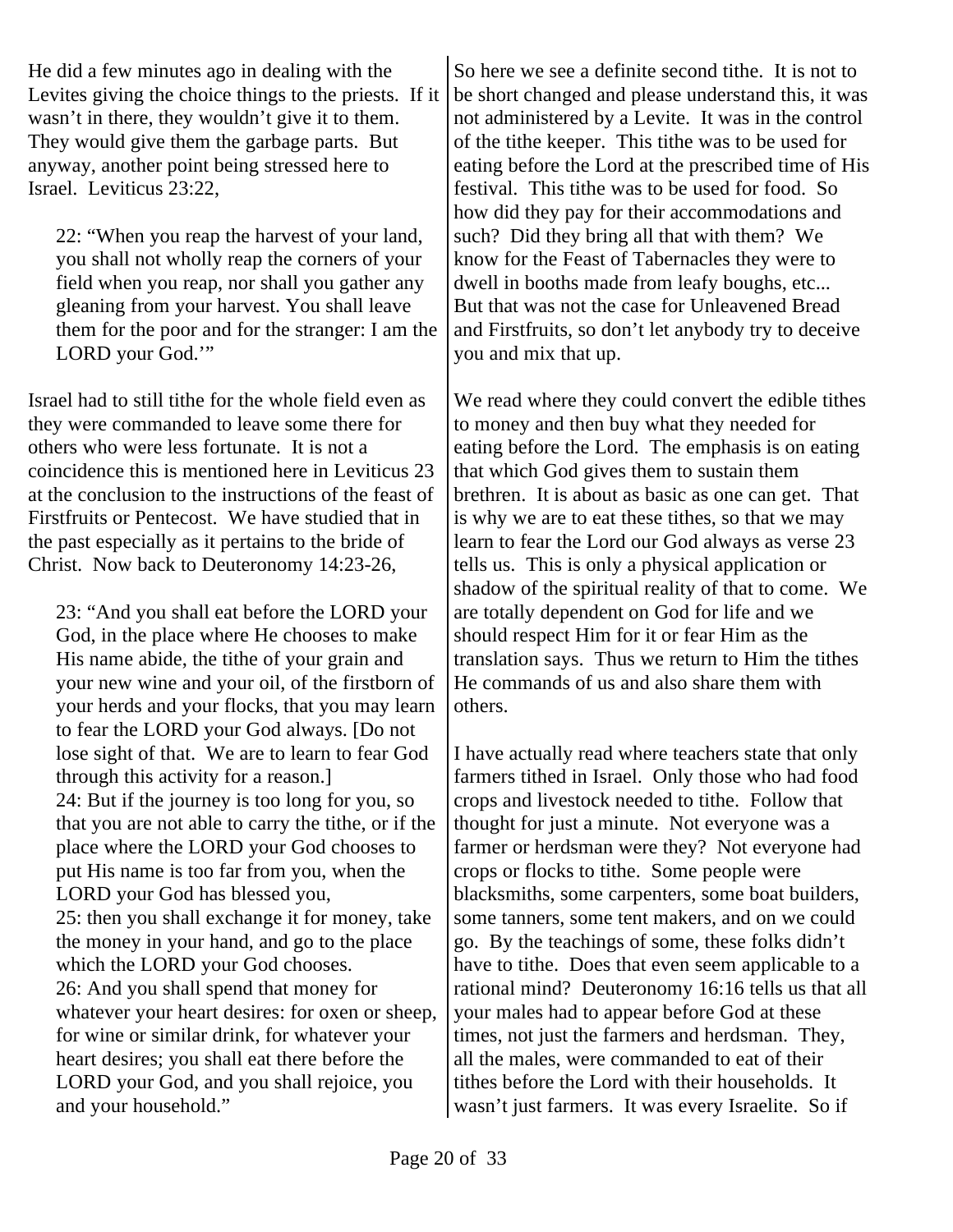they didn't grow crops and have sheep and cattle, did they not eat during these times? Of course they ate, for they used the tithes of their increase of their hand in that year to purchase what they needed at the feasts. Deuteronomy 16:13-14 gives specific instructions as to keeping this festival tithe and using it for the Feast of Tabernacles. Look what we learn from verse 15. 15: "Seven days you shall keep a sacred feast to the LORD your God in the place which the LORD chooses, because the LORD your God will bless you in all your produce and in all the work of your hands, so that you surely rejoice." God here differentiates between all your produce and all the work of your hands to clearly point out the fact that everyone who had an increase from the field or from whatever work they did was to tithe on that to be able to come to the feast and rejoice before God as they were commanded. Remember in Genesis 14 Abraham tithed of all of what? Verse 11 told us, "of goods and provisions" or better translated riches and produce. The Scolfield translates Deuteronomy 16:15, 15: "The Lord thy God shall bless thee in all thine increase and in all the works of thine hands." The Interlinear translates it. 15: "Your God shall bless you in all your produce and in every work of your hands." The Hebrew word translated produce here is #8393 in the Strong's. It says of it: "*tebuwah* from #935; *income*, that is, *produce* (literally or figuratively): - fruit, gain, increase, revenue." It's root word is #935 and Strong's says of it: "*Bow* a prime root, to go or come in a whole variety of applications." Are the bells going off! The Brown Driver Briggs states: "product, revenue, 1) product, yield, usually of earth, . . .crops, etc... 2a) income, revenue, in general Job 31:12 (almost equals possessions)" 12 "for that would be a fire that consumes the destruction and would root out all my increase" Proverbs 10:16 "the labor of the righteous leads to life. The wages of the wicked to sin." [Same word brethren! Proverbs 15:6, 6: "in the house of the righteous there is much treasure, but in the revenue of the wicked is trouble." Same word again. We could go on and see the same thing. The point is the Hebrew word is translated product, produce, increase, and revenue and applies to both crops and possessions. Lets just say for arguments sake that God is only talking about crops using this word in Deuteronomy 16:15, this Hebrew word *tebuwah*. Now lets look at the other half of the statement God made. 15: "...all the works of your hands." "All" means exactly that, "everything." Works here is #4639 in the Strong's. It says of it: "*maaseh* From #6213; an *action* (good or bad); generally a *transaction*; abstractly *activity*; by implication a *product* (specifically a *poem*) or (generally) *property:*" That seems pretty clear to me. It means doing business, making money at doing business. Remember the context we are talking about in Deuteronomy 16:15 is tithing. The scripture is saying tithing on these works, these transactions, of your hands. Vines says of the word: "*maaseh* #4639 'work; deed; labor; behavior.' The basic meaning of *maaseh* is work. Lamech used the word to signify agricultural labor (Gen. 5:29). The Israelites were commanded to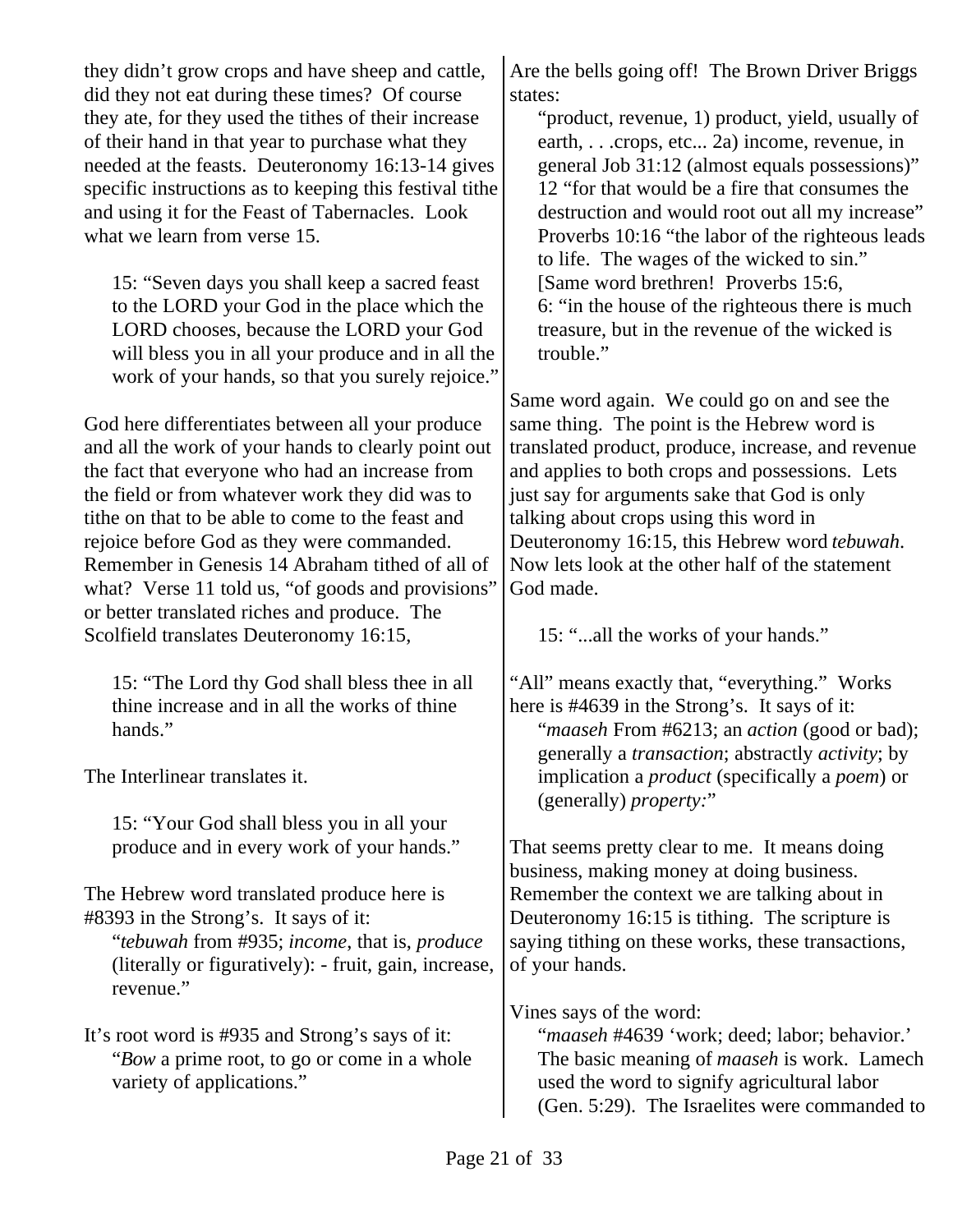celebrate the festival of First Fruits as it signified the blessing of God upon their 'labors' (Exod. 23:16). It is not to be limited to this. As the word is the most general word for 'work,' it may be used to refer to the 'work' of a skilled craftsman (Exod. 26:1), a weaver (26:36), a jeweler (28:11), and a perfumer (30:25). The finished product of the workers is also known as *maaseh:* 'And in the uppermost basket there was of all manner of bakemeats (literally, 'work of a baker'). . . (Gen.  $40:17$ ; (Num.  $31:51$ ). The artisan plied his craft during the work week, known in Hebrew as the 'days of work,' and rested on the Sabbath: 'Thus says the Lord God: The gate of the inner court that looketh toward the east shall be shut the six working days; but on the Sabbath it shall be opened, and on the day of the New Moon it shall be opened." (Ezek. 46:1; Exod. 23:12).

Now once again it is very clear what the word means. Tied together with "all" and "of your hands" and it means exactly that "all the works of your hands", "all the transactions of your hands", "everything you labor at that can result in an increase or is revenue generating." Contrast that with all your produce and we have a fundamental law of God. Everything that you produce that is an increase from year to year is titheable. It cannot be made any clearer by God. Those who teach this only applies to crops and flocks are in error and are causing the called of God to break His laws. That is very serious. I hope all who listen to or read this understand that error.

I asked a question earlier if there was anywhere in the tithing laws of the time of the Levites that stated that we are to tithe from **all** just as Abraham had done from Melchizedek. I think we just answered that question. We can see it is part of the pattern.

So now we have seen two very distinct tithes under the levitcal system. One was given to the Levites and the other was kept and used by the tithe generator for the feasts. There is no tithe of the

second tithe however. That was an error of teaching. There was clearly a tithe of the tithe of the first one and that was given from the Levite to the Priest. No such thing existed in regard to the second tithe regardless of what obscure one scripture these fleecers may turn to. It doesn't exist in the bible. It's not part of the pattern. We have more to see still brethren.

Now we are going to look at a third tithe and see it too had restrictions on it and it too was to be distributed by the tithe generator and no one else. It's easy to see that tithing involves more than vegetables just as Abraham tithed of "all" so did Israel. The fact that Israel was to eat before the Lord is specific to keeping the feasts with the focus God puts on them. Not everyone brought food tithes. Those who didn't bought the excess of those who did. It all balanced out. The carpenter, jeweler, blacksmith, and candlestick maker used their cash tithes from all the work of their hands to purchase goods from those who brought primarily agricultural tithes. This brings up another point of concern which I see being expounded upon lately by some. That is that some or all of the tithes are intricately tied to the sabbatical year rest and that no tithe is saved that year. Their premise is obviously tithing is only agricultural in nature. As we have seen to suggest tithing was only agricultural and that it was only farmers who were required to tithe is without biblical support. So to state tithing is tied to the seven year land rest is ridiculous. Those who provided agricultural tithes were blessed in abundance in the year prior to the seventh year rest or otherwise the sixth year as the scriptures tell us. It is obvious that they set aside the portions they would need for the following year to keep the commandments of the Lord, be it in cash or produce.

Now lets look at the command for a third tithe in the bible. We can see that there was a first tithe which could be eaten only by the Levites and the sons of Aaron throughout their dwellings. We also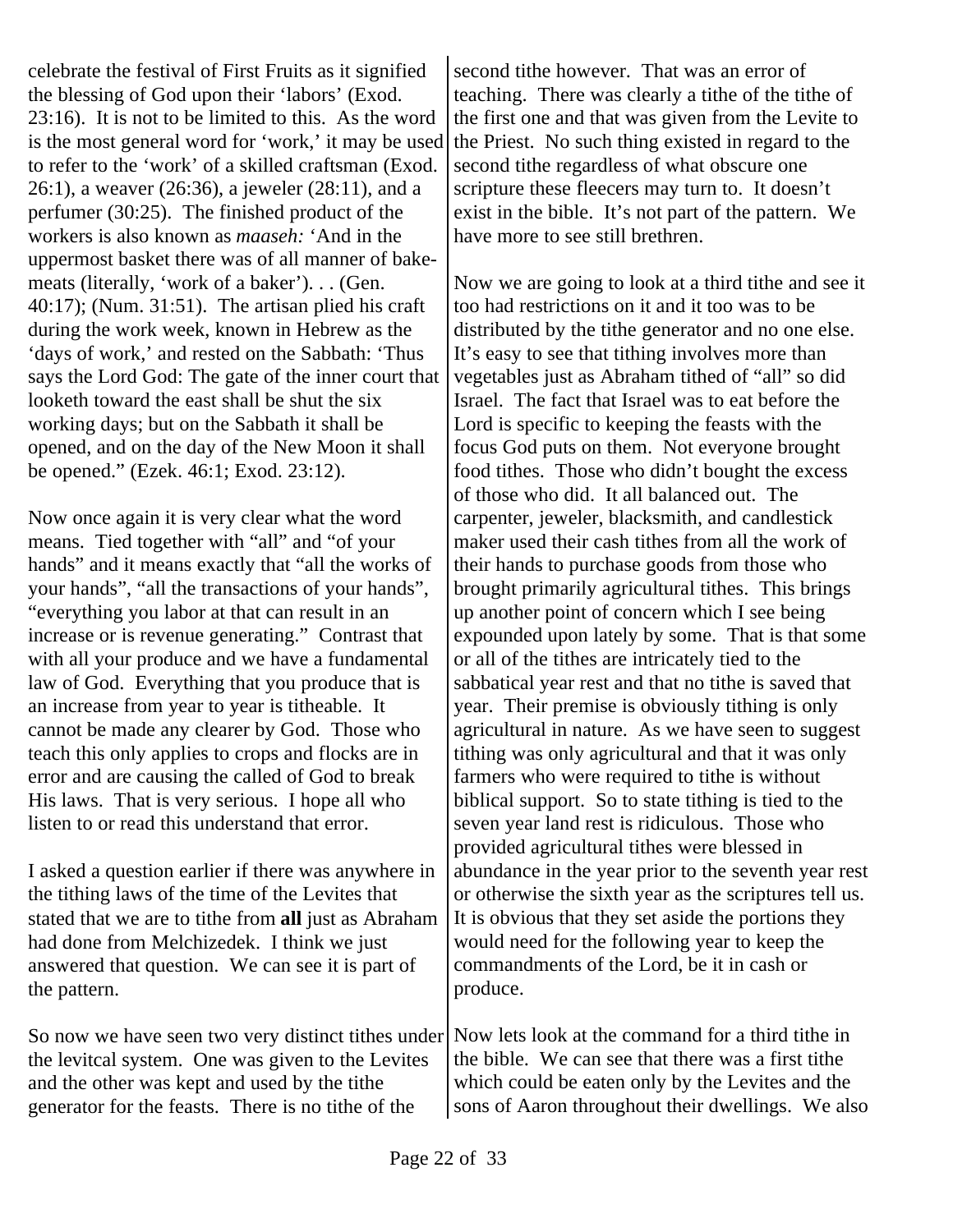saw another tithe which was to be eaten by the tithe keeper and his household, but only at the place where God placed His name. Now lets look at another tithe with an entirely different set of rules unique to it just as we saw rules unique to the first and second tithes. Deuteronomy 14:28,

28: "At the end of every third year you shall bring out the tithe of your produce of that year and store it up within your gates."

Here we see a tithe referred to as one not being kept in every year, but specifically in the third year. It also clearly states it is to be of the produce of that year. That once again tells us tithing is not restricted by the 7th Sabbatical year. The first and second were to be kept every year. This is a big difference here. The scriptures do not contradict one another. So we know this is definitely talking about a different tithe as we will see. Verse 29,

29: "And the Levite, because he has no portion nor inheritance with you, and the stranger and the fatherless and the widow who are within your gates, may come and eat and be satisfied, that the LORD your God may bless you in all the work of your hand which you do."

Here we see this tithe of the third year could only be eaten by the Levite, stranger, fatherless, and widow. We also see it could be eaten within their gates or in other words, the gates of those who produced it. We also see the keeper of the tithe was not included in those who could eat of it. This is very different from the first and second, yet contains components of each in it. It is however very clear that it is not to be confused with the first or second. The first could not be eaten by the originator of it or the stranger, fatherless, or widow. As well, the second was different in the fact it could be eaten by the originator of it and his family and it could not be eaten within his gates, but only three times a year at the place where God placed His name. Each of these tithes have laws peculiar to themselves. They clearly show they

were distinct from each other. In Deuteronomy 26 we get more insight into this third tithe. Verse 12,

12: "When you have finished laying aside all the tithe of your increase in the third year—the year of tithing—and have given it to the Levite, the stranger, the fatherless, and the widow, so that they may eat within your gates and be filled,"

Notice here that the third year was referred to as the year of tithing. God refers to it as such because he names things for what they are. This third year was a year in which three tithes were kept. That only took place every third year. Now look at specific direction given to this third tithe that the tither could not eat himself. Verse 13,

13: "then you shall say before the LORD your God: 'I have removed the holy tithe from my house, and also have given them to the Levite, the stranger, the fatherless, and the widow, according to all Your commandments which You have commanded me; I have not transgressed Your commandments, nor have I forgotten them.

This brethren is very important to each and every one of us. Here Israel was commanded to tithe in a specific manner. We have seen that each tithe had its own commands. They were not to be mingled together, but to be kept separate according to those particular commandments for each. Just in case you might think you can make an exception to these commands, God specifically says you can't. Verse 14,

14: "I have not eaten any of it when in mourning, nor have I removed any of it for an unclean use, nor given any of it for the dead. I have obeyed the voice of the LORD my God, and have done according to all that You have commanded me."

We are to keep the feasts of the Lord at their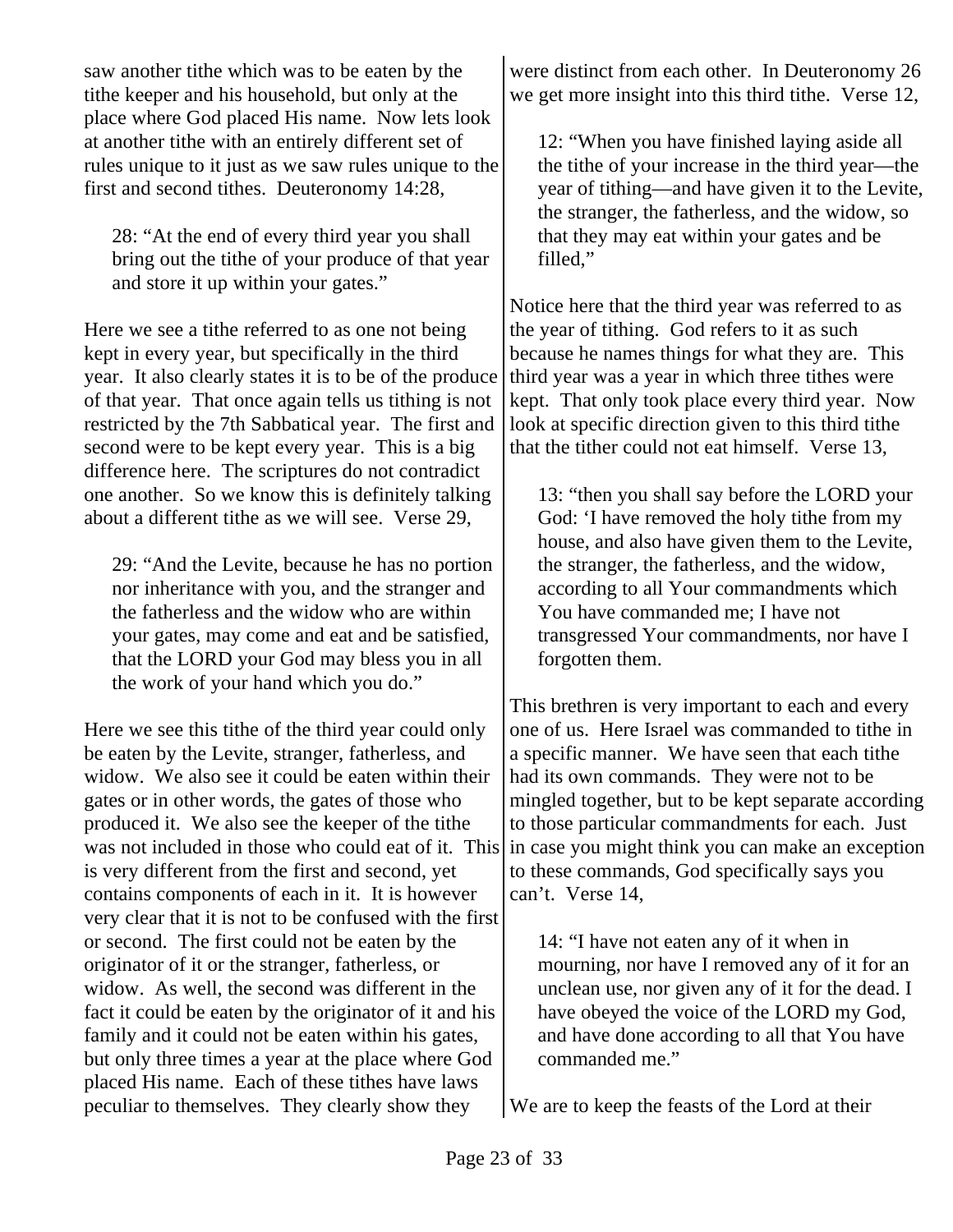appointed times from year to year. God does not suspend them for any reason, thus the laws of tithing are an intricate part of that and are not suspended as well. Each tithe had a specific purpose and fulfilled a specific function. Israel was not to forget them or their specific usage and commands. The first tithe provided for the needs of the Levites and the Aaronic priests. It was their income for the work they did in their service of the tabernacle. The second tithe provided for the needs of the festival goer and his family. These were at very specific times. The third tithe was used to provide for the basic needs of the fatherless, widows, and strangers and yes that pesky Levite. To me it is clear that under the Aaronic priesthood there were three distinct tithes kept for three distinct purposes. The individuals who produced them kept and administered both the second and the third themselves. The first however was given to the Levites. There are many organizations who tell their members that this method of tithing is in force today. By this I don't mean the exact way we have just seen from the bible, but variations of it, of course everything tilted in their favor. The common thread however is that they collect it as God's representatives. These leaders of these organizations then use it as they wish. They claim that in fact they do the work of the modern day Levite or Priest. Is that what is taught in the New Testament scriptures? Which priesthood is in force under the terms of the new covenant? Those answers are simple to come up with and in fact we have already done so and answered them earlier in the study. We read in Hebrews that there was a change in the law. The first covenant was associated with the Aaronic priesthood. The second covenant with the Melchizedek priesthood. It is obvious that tithing is a part of the commands associated with it, actually with both. We read that in the Old Testament scriptures as well as in the New Testament scriptures. It is a pattern that is not broken. We saw that Abraham tithed of all his increase. It certainly isn't a stretch by any means to state that ten percent is given to God through the with the Father once again that He resumed His

Melchizedek priesthood. One who denies this is denying the plain scriptural truth.

Did Christ ever discuss tithing in the New Testament? Yes, He did! Luke 11:42,

42: "But woe to you Pharisees! For you tithe mint and rue and all manner of herbs, and pass by justice and the love of God. These you ought to have done, without leaving the others undone."

Matthew 23:23,

23: "Woe to you, scribes and Pharisees, hypocrites! For you pay tithe of mint and anise and cummin, and have neglected the weightier matters of the law: justice and mercy and faith. These you ought to have done, without leaving the others undone."

Here Christ himself is telling us that tithing should be done, but it is not the main focus of either covenant. It was a part of a much bigger package. The religious leaders of His day did not understand that package. They rejected the majority of the commandments of God for their own traditions. It is interesting that they hung onto tithing though. Many religious leaders today claim that the commands of God are done away with, but you hear them preaching tithes and offerings. It's just stunning. Thieves and robbers, my friends. They abound. At the time Christ made these statements the temple was still in place in Jerusalem. It would be until 70 A.D. at which time the Romans destroyed it. The priests still served at it until it was destroyed. By the way, the Scribes and Pharisees were not Priests. They were wanna-bes. The Sadducees were those who served at the temple.

Christ didn't receive tithes from anyone during his 33 1/2 years on the earth as a human being. It was only after His death and resurrection to eternal life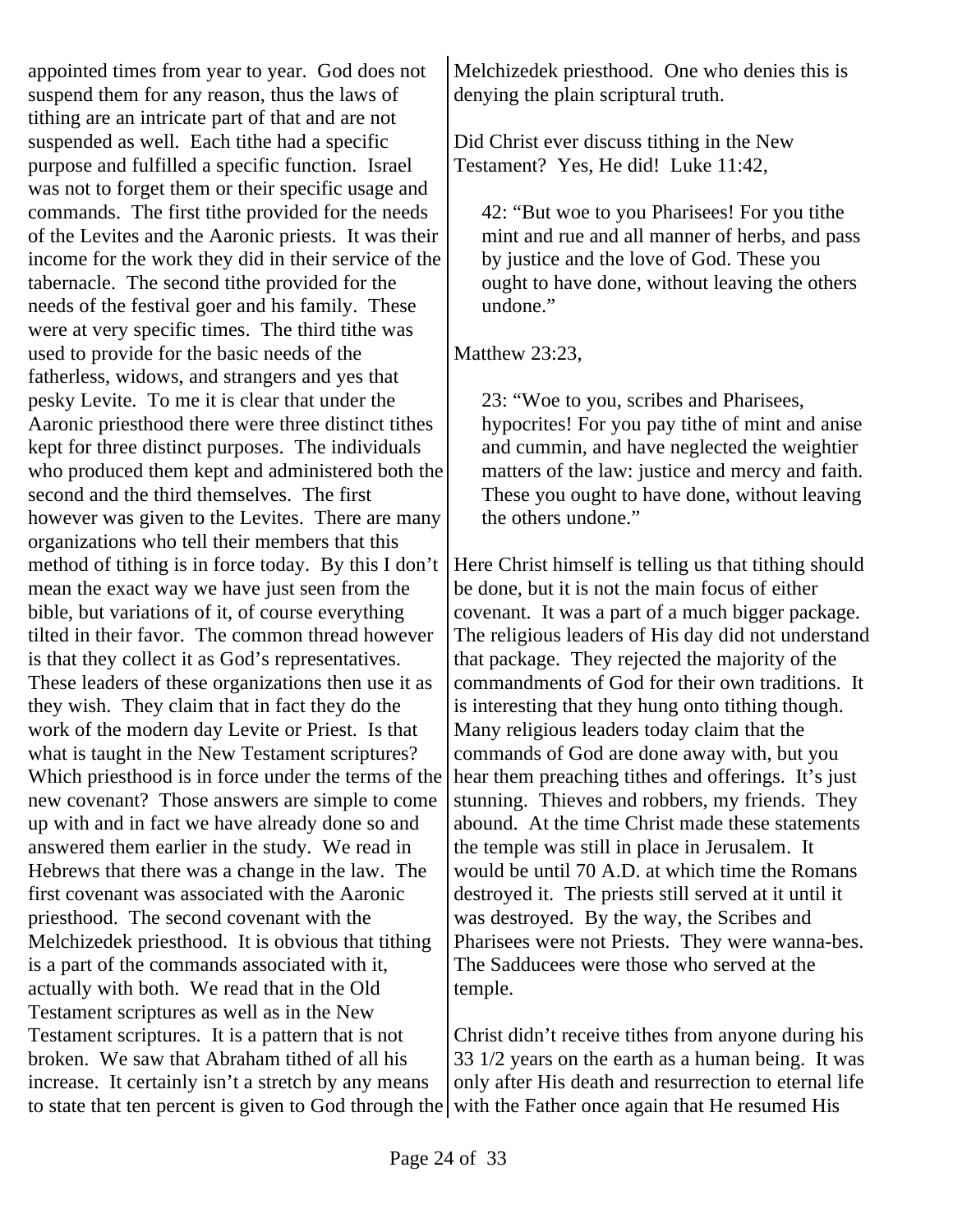duties as the High Priest after the order of Melchizedek. Hebrews 7, 8, and 9 tell us volumes about this. So, is Christ the only member of this Melchizedek priesthood? 1 Peter 2:5,

5: "you also, as living stones, are being built up a spiritual house, a holy priesthood, to offer up spiritual sacrifices acceptable to God through Jesus Christ."

## Verse 9

9: "But you are a chosen generation, a royal priesthood, a holy nation, His own special people, that you may proclaim the praises of Him who called you out of darkness into His marvelous light;"

Here we are told that there is a holy priesthood, a royal priesthood. It is also called a holy nation and a spiritual house. We are also told that its members will offer up spiritual sacrifices to God through Jesus Christ. Here we see that Christ is not the only member of this priesthood. We read earlier that He is the High Priest and here we see there are others who are priests as well. They are likened to living stones which are being built up. Verse 6 tells us Christ is the chief corner stone of what? The spiritual temple. 1 Corinthians 3:16-17,

16: "Do you not know that you are the temple of God and that the Spirit of God dwells in you?

17: If anyone defiles the temple of God, God will destroy him. For the temple of God is holy, which temple you are."

We are the temple of the living God. We are those who offer up spiritual sacrifices. We are a royal priesthood. Why a royal priesthood? Revelation 1:5-6,

5: "and from Jesus Christ, the faithful witness, the firstborn from the dead, and the ruler over

the kings of the earth. To Him who loved us and washed us from our sins in His own blood, 6: and has made us kings and priests to His God and Father, to Him be glory and dominion forever and ever. Amen."

We are priests after the order of Melchizedek. We have a lot of work to do. Spiritual sacrifices do not come easily in this world. Like their physical counterparts they come by fire. I could go on with many such scriptures to prove who is of this priesthood, but that would just be redundant. The truth is plain to see. It is clear that there is a priesthood under the terms of the new covenant. It is after the order of Melchizedek and tithing is one of the commands of it. So how does it work? We can see that ten percent of all our increase is required by the lesson taught in Genesis 14. So who is the steward of it and who saves it? What is it used for? Lets establish first what the acceptable spiritual sacrifices are those which we are to offer up to God through Christ.

To help us understand the answers to these questions let's read Romans 12:1,

1: "I beseech you therefore, brethren, by the mercies of God, that you present your bodies a living sacrifice, holy, acceptable to God, which is your reasonable service."

Here we see that presenting our bodies as a living sacrifice is acceptable to God. So how do we do that? Verse 2,

2: And do not be conformed to this world, but be transformed by the renewing of your mind, that you may prove what is that good and acceptable and perfect will of God."

Hebrews 10:19-22,

19: "Therefore, brethren, having boldness to enter the Holiest by the blood of Jesus, 20: by a new and living way which He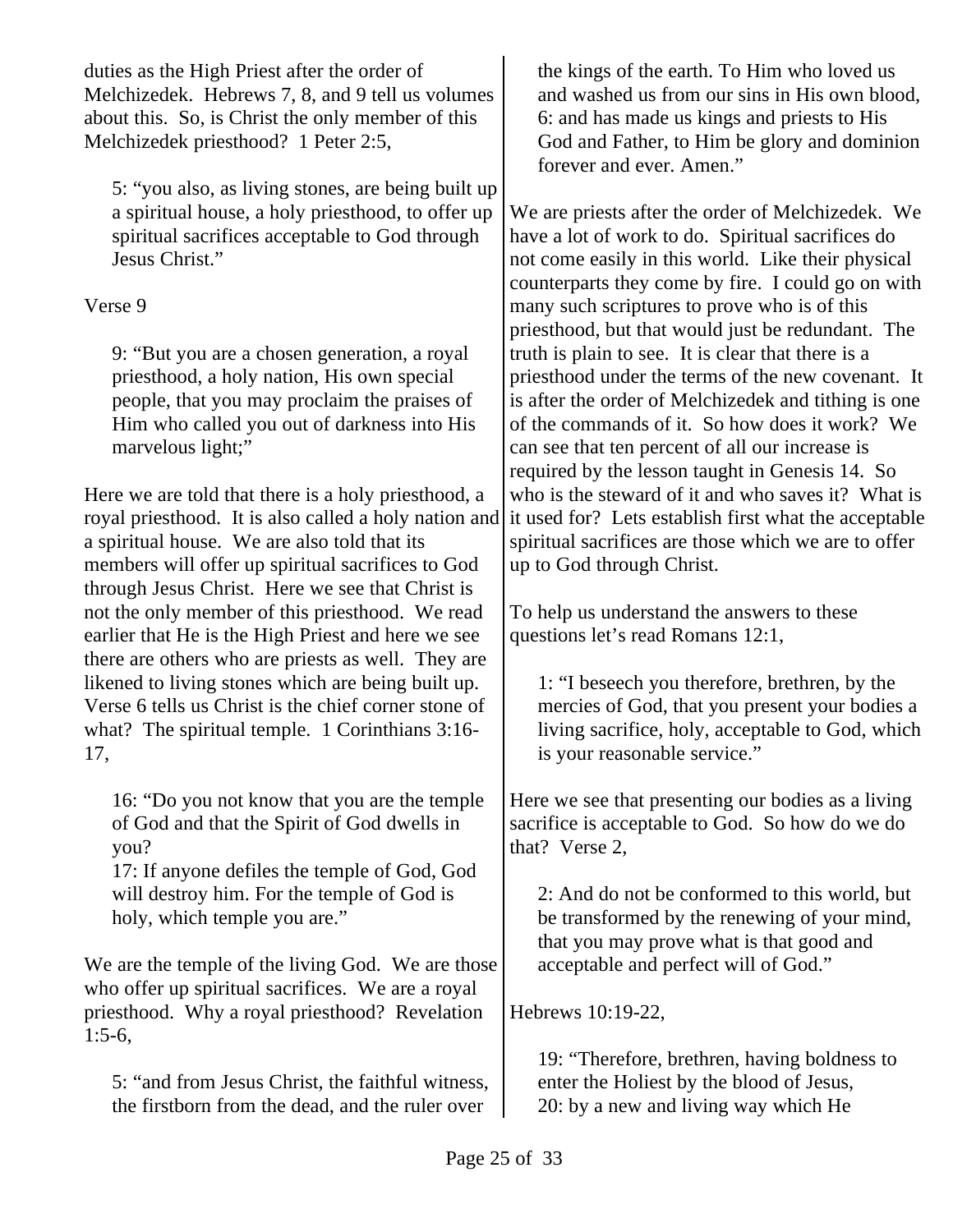consecrated for us, through the veil, that is, His Remember Romans 12:2, flesh,

21: and having a High Priest over the house of God,

22: let us draw near with a true heart in full assurance of faith, having our hearts sprinkled from an evil conscience and our bodies washed with pure water."

How we live our lives and what emanates from our heart is one of the acceptable sacrifices to God. Hebrews 13:15,

15: "Therefore by Him let us continually offer the sacrifice of praise to God, that is, the fruit of our lips, giving thanks to His name. 16: But do not forget to do good and to share, for with such sacrifices God is well pleased."

These are just some of the ways in which we can offer up spiritual sacrifices acceptable to God. Share here in verse 16 is #2842 in the Strong's *koinonia.* It says of it:

"from #2844; *partnership*, that is, (literally) *participation*, or (social) *intercourse*, or (pecuniary) *benefaction:*"

Vines says of it:

"*koinoneo*, 'to have a share of, to share with, take part in' (akin to A, No. 1), is translated in Heb. 13:16 'to communicate,' literally 'be not forgetful of good deeds and of the fellowship';"

Hebrews 13:16 tells us two very important things. One, we are to do good and to share ourselves with others. Christ Himself tells us how we are to do that. Matthew 19:16-17,

16: "Now behold, one came and said to Him, "Good Teacher, what good thing shall I do that I may have eternal life?"

17: So He said to him, "Why do you call Me good? No one is good but One, God. But if you want to enter into life, keep the commandments."

2: "And do not be conformed to this world, but be transformed by the renewing of your mind, that you may prove what is good and acceptable and the perfect will of God."

Brethren we are to reject the way of this world for the way of God. We are to be growing in grace and knowledge so that we are able to discern between the two and choose life over death. To do good is to keep the commandments of God. They will not be burdensome for they are what lead us to eternal life. Summed up they are outgoing concern for others. That is the embodiment of what God is doing for us. 1 John 5:1-4,

1: "Whoever believes [or puts trust in] that Jesus is the Christ is born of God, and everyone who loves Him who begot also loves Him who is begotten of Him.

2: By this we know that we love the children of God, when we love God and keep His commandments.

3: For this is the love of God, that we keep His commandments. And His commandments are not burdensome.

4: For whatever is born of God overcomes the world. And this is the victory that has overcome the world——our faith."

Here we see what was taught in Hebrews 13:15-16 summed up. We cannot have love for one another unless we love God first. Only then can we truly love, *agape*, another human being. To have done that we must understand that Jesus is the Christ, Messiah, and that we have been begotten by the Father. We are to systematically reject the ways of this world. We do that by keeping God's commandments through faith. We believe God. We put our trust in Him. We keep His commandments which result in our being different than the world. It is seen by the world. We are in the world, but not of the world. We share this with others. We are drawn to those who comprise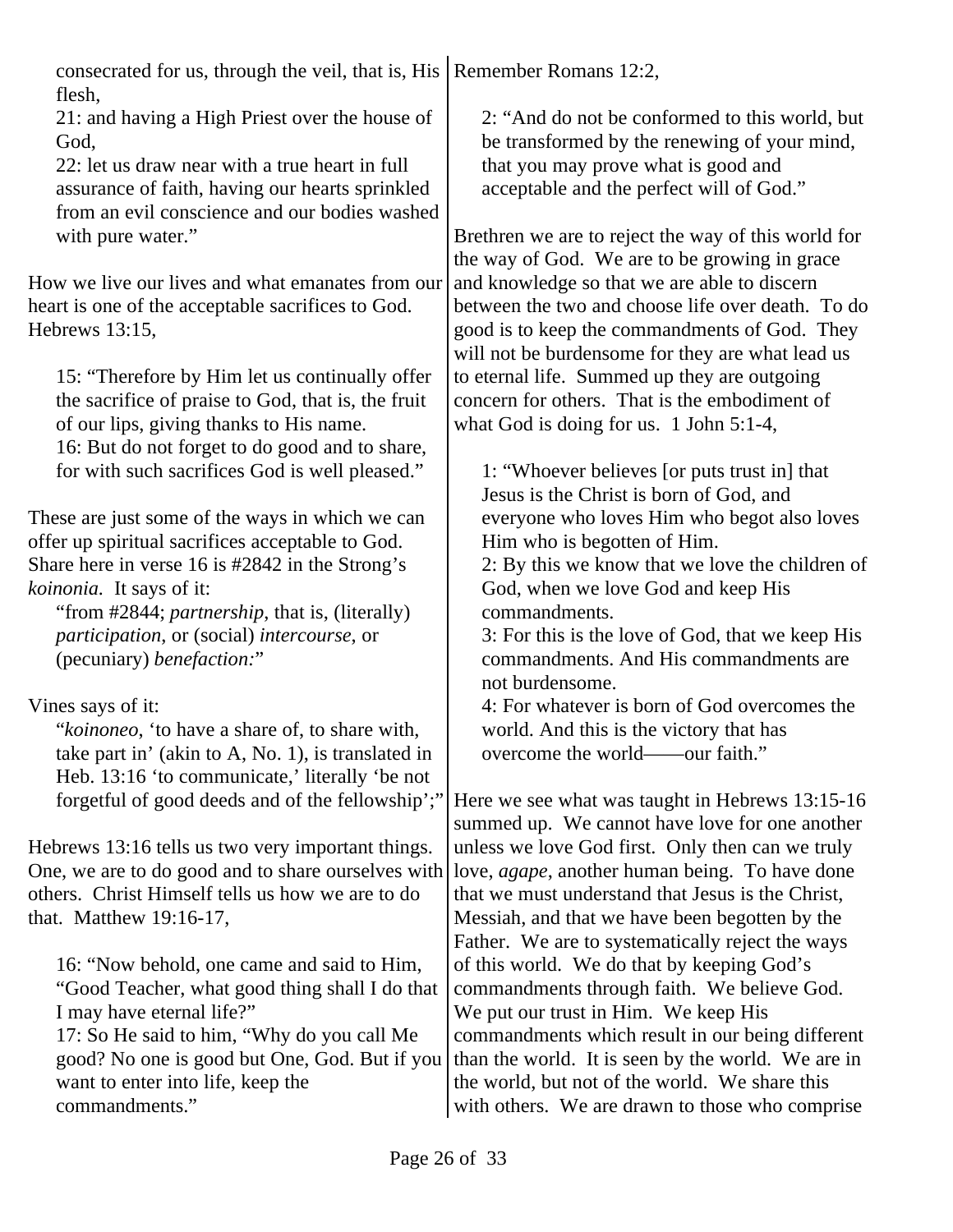the body of Christ. As Ephesians 4 tells us, by speaking the truth in love, we grow up in all things of God and to Him who is the head, Christ, by whom the whole body is joined and knit together by what every joint supplies according to the effective working by which every part does its share, thus causing growth of the body for the edifying of itself in love.

There is a mighty plan of salvation being worked out here at this time. This is the first phase of it. It is not for all mankind at this time, brethren. That comes later. It is only for those who are called by the Father and that's not by our choosing. That's by Him with the purpose of being drawn close to His Son. Those called must develop an intimate relationship with Jesus, the Christ, at this time to become part of the royal priesthood we read about earlier.

Have you ever asked yourself, what is a royal priesthood? Peter tells us it is synonymous with a chosen generation, a holy nation, and his own special people. A chosen generation, a holy nation, and his own special people is not synonymous with "all" is it? No it isn't. It represents only some of the "all" doesn't it. In fact scripture tells us that "many," (which is nowhere near the "all") are called, but few are chosen. And we read that in Matthew 22:14. It is not my intention to get into the plan of salvation here. That is covered in detail in the study of the "Two Covenants" as well as other studies we have done. It is very important to understand that the body of Christ does not consist of all mankind. It does not consist of an organization or any grouping of organizations. It can only consist of those who have been called by the Father as John 6:44 and verse 65 tell us. Those who answer that calling and draw close to the Son in such a way that there is no one between them will be one with Him. They will be sanctified and cleansed by Him with the washing by water of His word, so that Christ might present the church, His bride, those whom He is at one with, to Himself so as they will not

have spot nor wrinkle or any such thing, but that they should be holy and without blemish. These are the ones who will make up the members of the royal priesthood. Those who run around and tell you they are God's representatives on earth and have dominion over us do not have a clue what God is doing. No man is your spiritual head. That is reserved for Christ. To let another step into that role is blasphemy brethren. There are many who do such things. It is these "heads" who think they direct the body. They put themselves in the place of God. They teach others by their works and deeds that it is they who discern right from wrong for you. They declare themselves the priesthood and anoint one of their own as the high priest. Hebrews 5 tells us how God did it.

1: "For every high priest taken from among men is appointed for men in things pertaining to God, that he may offer both gifts and sacrifices for sins.

2: He can have compassion on those who are ignorant and going astray, since he himself is also subject to weakness.

3: Because of this he is required as for the people, so also for himself, to offer sacrifices for sins.

4: And no man takes this honor to himself, but he who is called by God, just as Aaron was."

That's how it was in Israel of the Old Testament. The high priest was not some mucky muck, but a lowly servant of the people. He didn't rule anything and he surely was not to appoint himself. Look at how it is set up today. Verses 5-10,

5: "So also Christ did not glorify Himself to become High Priest, but it was He who said to Him: "You are My Son, Today I have begotten You."

6: As He also says in another place: "You are a priest forever according to the order of Melchizedek";

7: who, in the days of His flesh, when He had offered up prayers and supplications, with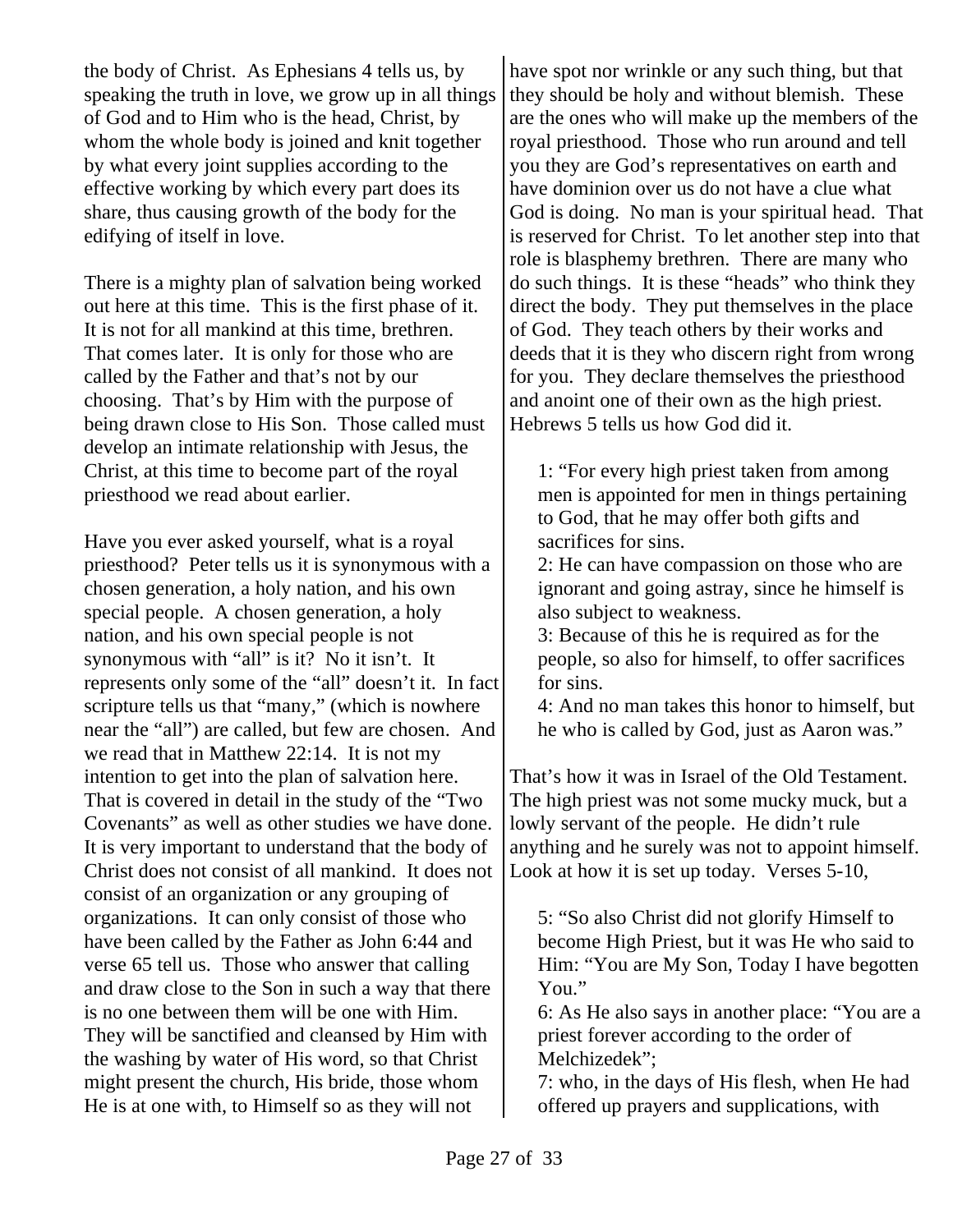vehement cries and tears to Him who was able to save Him from death, and was heard because of His godly fear,

8: though He was a Son, yet He learned obedience by the things which He suffered. 9: And having been perfected, He became the author of eternal salvation to all who obey Him,

10: called by God as High Priest "according to the order of Melchizedek,"

There is only one Head of the body and only one High Priest and that is Christ. He does not have any surrogates in heaven or on earth. It is amazing how easily people subject themselves to the dominion of would be Lords. Look what the author of Hebrews says here in verse 11.

11: "of whom we have much to say, and hard to explain, since you have become dull of hearing."

Why did he tell them this? Because they were allowing another to come between themselves and Christ. They were content to listen to another tell them what the bible says. They did not sit at the table and eat solid food one on one with Christ. They became dependent on someone feeding them. Verse 12,

12: "For though by this time you ought to be teachers, you need someone to teach you again the first principles of the scriptures of God; and you have come to need milk and not solid food."

Brethren the purpose of a teacher in the body of Christ is to help another to grow in the grace and knowledge of Christ. So that they in turn can stand on their own two feet and feed themselves and then be able to do that for others called by the Father. The body of Christ, the Church of the Firstborn, is not about men ruling men. It is not about rankings. It is not about corporations or organizations. It is about each and every member

doing its part to assure growth in the body. Its about service to one another. It is about each member using the individual gifts they have been given to edify the body in love. The apostle (or one sent forth) Paul, tells us in 2 Corinthians 1:24,

24: "Not that we have dominion over your faith, but are fellow workers for your joy; for by faith you stand."

We don't stand by rulership of men. We don't stand by rulership of apostles. We don't stand by ministerial authority. These are all deceits of those who suffer from delusions of grandeur. We are a royal priesthood. We all have functions to perform in that priesthood. We have only one High Priest. That role is filled by Christ. So lets answer the question I asked earlier, as to what is a royal priesthood to begin to understand our responsibilities in that commandment and in that commanded thing. Hebrews 8:6,

6: "But now He has obtained a more excellent ministry, [And that word is #3009 *leitourgia* and it means service] inasmuch as He is also Mediator of a better covenant, which was established on better promises."

Not only is Christ the High Priest He is also the mediator. These roles are combined under the order of Melchizedek. Remember Genesis 14:18,

18: "Then Melchizedek king of Salem brought out bread and wine; He was the Priest of God Most High."

He's both king and priest. Under the order of Melchizedek we see two functions, king and priest. In Revelation 5:10 we are told,

10: "And have made us kings and priests to our God; And we shall reign on the earth."

We have two roles to fulfill in a royal priesthood. We have civil as well as spiritual responsibilities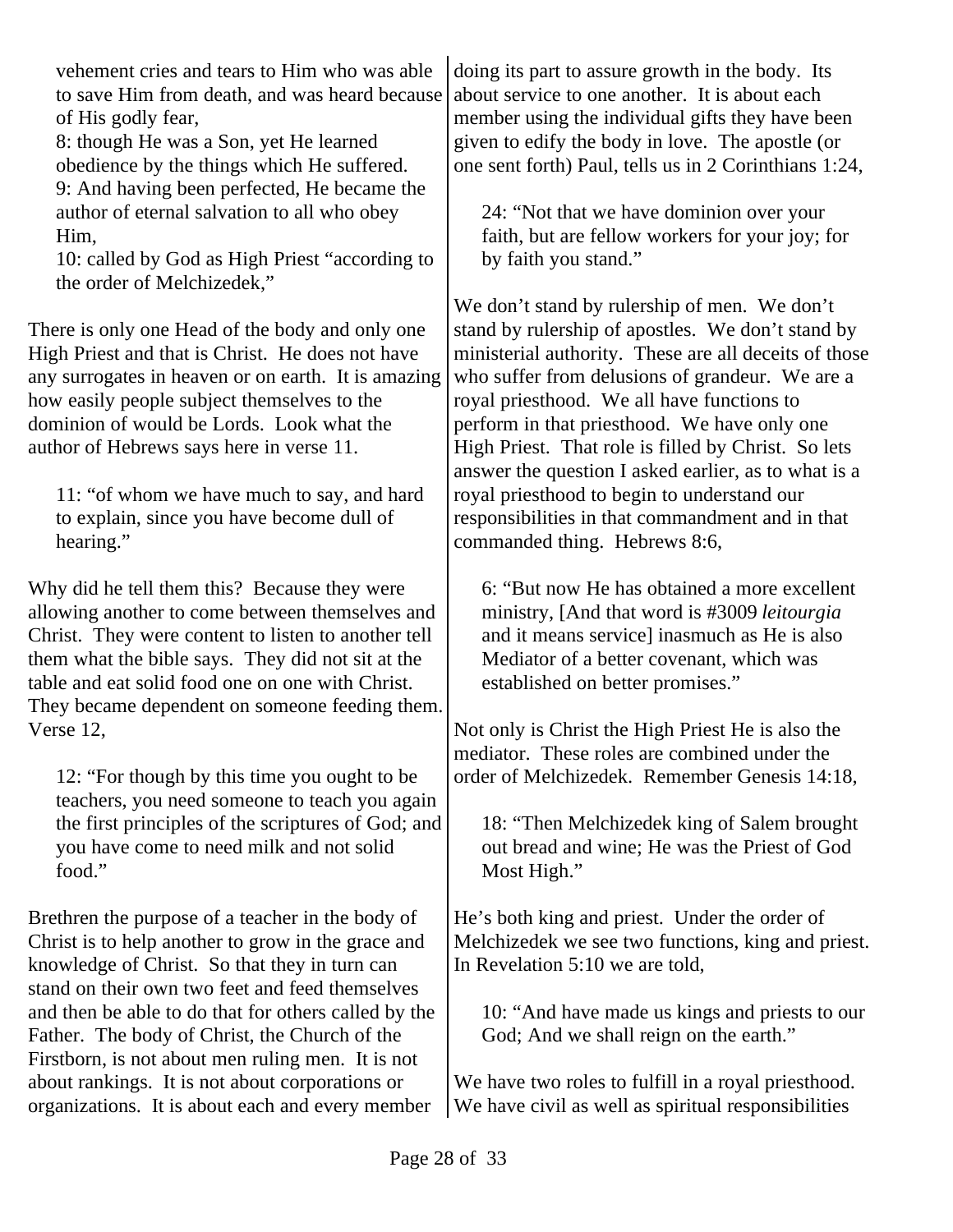to fulfill. This is very, very important to understanding as a whole, but in particular to the subject at hand today which is tithing. Under the first covenant the order of Aaron was restricted to priestly functions. That is simple and clear to read in the scriptures. Aaron was not involved in civil matters. That was administered to by Moses. Moses was the mediator of the old covenant. The roles were not the same. They were divided amongst two people. Not so under the order of Melchizedek. We have seen earlier in this study that the priests received tithes, but they did not tithe to another. The thieves and robbers who have entered the sheepfold claim this role for themselves. They are lovers of themselves and lovers of money. They make a religion, an art, out of extracting cash from the sheep. It is a focus of everything they do. They twist scripture to support their lust of acquiring money rather than serving the sheep. Then there are others who teach 1 Thessalonians 4:11 the opposite. They claim that because the called of God are part of the priesthood that they do not have to tithe and in essence it is no longer required of them. I think we have clearly demonstrated that tithing is a function under the Melchizedek priesthood. If anyone chooses to disregard that it is their choice of which we all have many to make, but it is contrary to the scripture and the law of God. We who are of a royal priesthood have dual responsibilities of both civil and spiritual nature. We saw that Abraham gave a tenth of all his increase to Melchizedek. That can't be any clearer. As part of our priestly duties we are to administer that portion of the tithe that comes into our possession. We also have civic responsibilities as well and one of them is to tithe under the order of Melchizedek. This is very easily accomplished. Lets look at what the apostle Paul did. Acts 18:3, 3: "So, because he was of the same trade, he stayed with them and worked; for by occupation they were tent makers." Acts 20:33-34, 33: "I have coveted no one's silver or gold or apparel. 34: Yes, you yourselves know that these hands have provided for my necessities, and for those who were with me." 1 Corinthians 4:12, 12: "And we labor, working with our own hands. Being reviled, we bless; being persecuted, we endure;" 1 Thessalonians 2:9, 9: "For you remember, brethren, our labor and toil; for laboring night and day, that we might not be a burden to any of you, we preached to you the gospel of God." 11: "that you also aspire to lead a quiet life, to mind your own business, and to work with your own hands, as we commanded you," 2 Thessalonians 3:7-9, 7: "For you yourselves know how it is right to act like us, because we were not disorderly among you; 8: nor did we eat bread from anyone as a gift, but by labor and toil, working night and day in order not to burden anyone of you. 9: Not that we do not have authority, but that we give ourselves as an example to you, for you to act like us." Brethren we are to work with our own two hands to provide for ourselves as well as for others. That is the example that the apostle Paul set. Look what he tells us about himself in 1 Corinthians 4:10-11, 10: "We are fools for Christ's sake, but you are wise in Christ! We are weak, but you are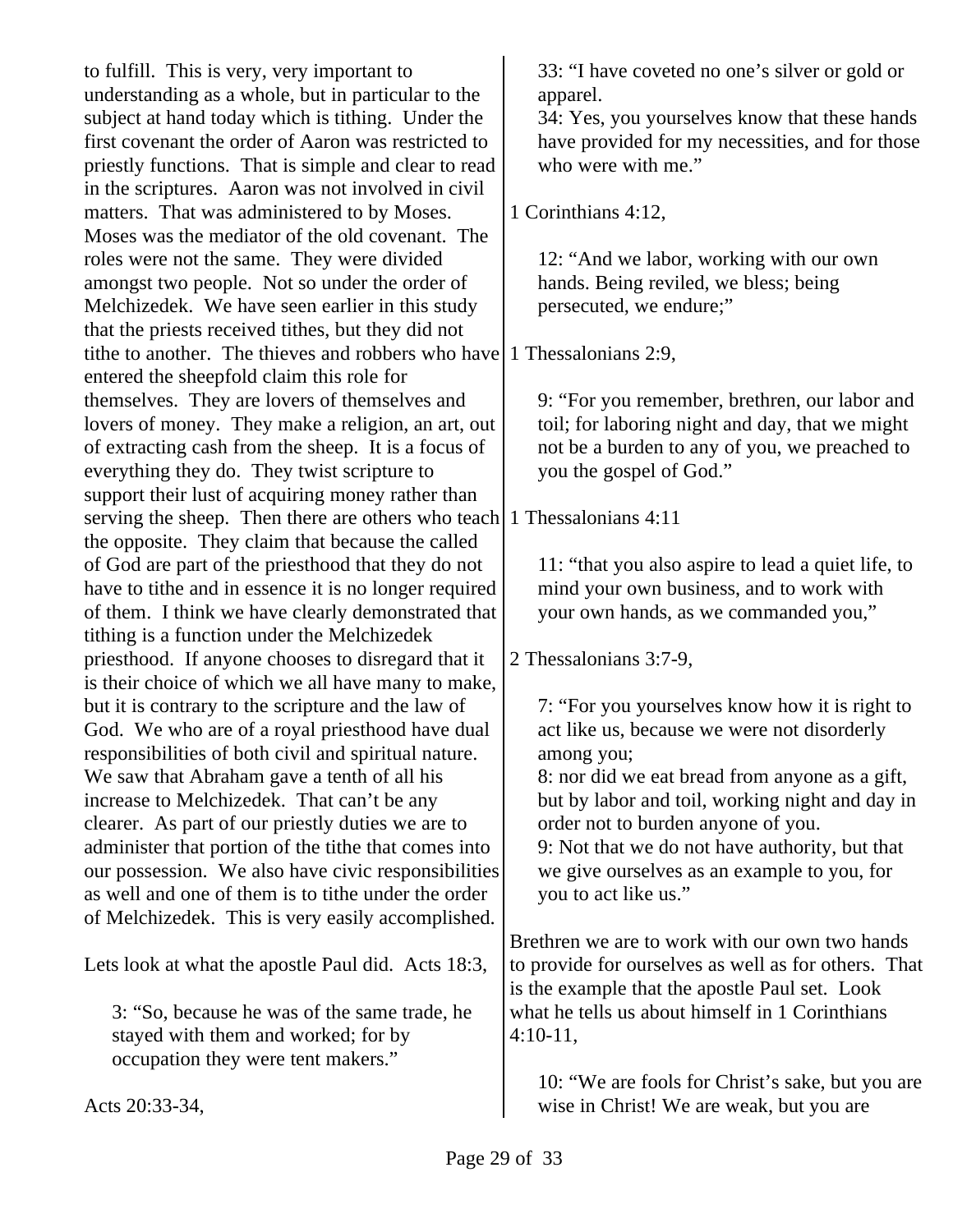strong! You are distinguished, but we are dishonored!

11: To the present hour we both hunger and thirst, and we are poorly clothed, and beaten, and homeless."

Brethren how many so called apostles have we seen exhibit these credentials. We who are members of a royal priesthood are to work for our own livings. We are to provide for others in the basic things of life; food, clothing, and shelter from what we ourselves earn. We do that for our families. That is the example of Paul which he said we are to follow. If we have an increase from the work of our hands, we are to tithe on it, but what do we do with that tithe? We have also the priestly role to fulfill, as such we can use it as well. Paul made this clear also in many scriptures. 1 Corinthians 9 speaks in detail of it. Verses 13- 14,

13: "Do you not know that those who minister the holy things eat of the things of the temple, and those who serve at the altar partake of the offerings of the altar?

14: Even so the Lord has commanded that those who preach the gospel should live from the gospel."

Under the order of Melchizedek we can both produce and use the tithe. We do not abrogate either of those responsibilities. We balance them out as per Paul's example. We are the stewards of both. Can we collect the tithes from another? Yes we can, but only under the guidelines set by Paul. Paul did not use the tithes and gifts of others for his worldly needs. He provided for them by himself. In fact he even short changed himself to insure others needs were met ahead of his. He did provide for those who were with him. He did accept and administer what was given by others for the needs of the saints elsewhere and for preaching the gospel to others. Philippians 4:10- 19,

10: "But I rejoiced in the Lord greatly that now at last your care for me has flourished again; though you surely did care, but you lacked opportunity.

11: Not that I speak in regard to need, for I have learned in whatever state I am, to be content:

12: I know how to be abased, and I know how to abound. Everywhere and in all things I have learned both to be full and to be hungry, both to abound and to suffer need.

13: I can do all things through Christ who strengthens me.

14: Nevertheless you have done well that you shared in my distress.

15: Now you Philippians know also that in the beginning of the gospel, when I departed from Macedonia, no church shared with me concerning giving and receiving but you only.

16: For even in Thessalonica you sent aid once and again for my necessities. [in preaching the Gospel]

17: Not that I seek the gift, but I seek the fruit that abounds to your account.

18: Indeed I have all and abound. I am full, having received from Epaphroditus the things sent from you, a sweet-smelling aroma, an acceptable sacrifice, well pleasing to God. 19: And my God shall supply all your need according to His riches in glory by Christ Jesus."

Paul used what was given to him by other members of the church, the royal priesthood, to preach the gospel and administer to others. We could read many scriptures that tell us the same thing. What a tremendous example he is to us. His selflessness and service to others is without comparison in the epistles. His work ethic stands out in all he did. We too are to follow suit. We are to work to provide for our basic needs in life. We are to feed, clothe, and shelter ourselves and our family. 1 Timothy 5:8,

8: "But if anyone does not provide for his own,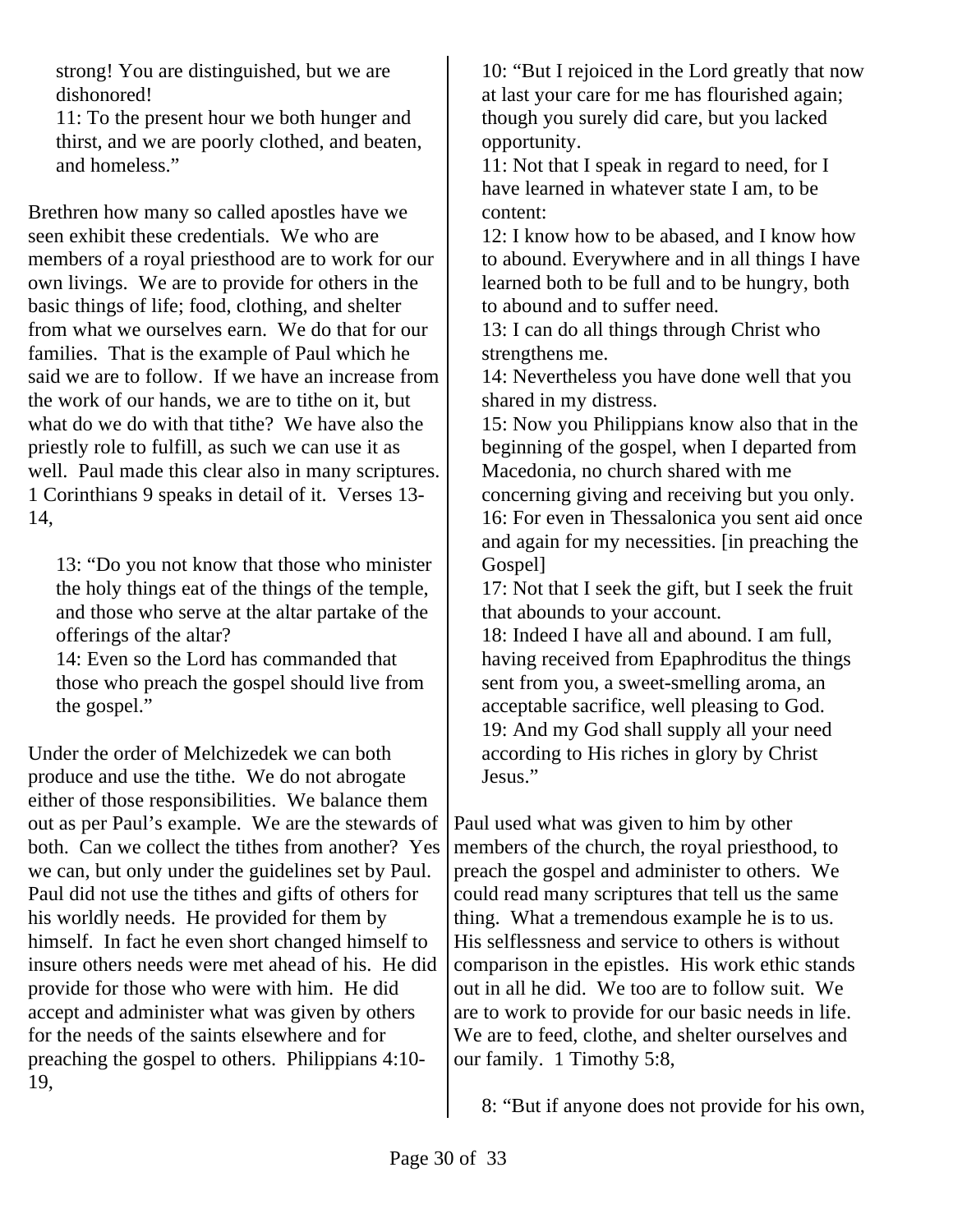and especially for those of his household, he has denied the faith and is worse than an unbeliever.

Brethren there come times in the church where there is a need to fill the functions of evangelistic movements, etc. Often this requires individuals to be away from their work for lengthy periods of time to preach the gospel. It is then up to the rest of the body to supplement the one chosen to perform that function. These are collective decisions done by various groups of brethren such as local churches. The same pertains to preaching or publishing the gospel. This is done through the collective efforts of the body. Resources are pooled to pay for all that is necessary to place the truth before others. This can happen through tapes, articles, booklets, tours, etc. We also have the responsibility and command to care for the widow and the fatherless who are amongst us. James 1:27 clearly tells us this. It is a pattern throughout the scriptures. How are all these responsibilities met? Through the keeping of tithes. Are we subject to the tithing laws of the first covenant or better stated the levitical tithe? No, we are not! We brethren are subject to the laws of the tithing of the order of Melchizedek. We are a party to the second covenant. The book of Hebrews clearly tells us we are subject to the laws of that covenant and the priesthood of Melchizedek. The OT & NT scriptures tell us we are to keep a tithe or ten percent of all our increase to God. You can search the scriptures from cover to cover and not find anywhere where it says we are to tithe a second and a third under the order of Melchizedek. So what do we do? It is at this point brethren where we make personal decisions and choices. Do we use the ten percent for preaching the gospel, attending the feast, and caring for the spiritual widows and fatherless? That is a personal decision for each and every one of us to make. It is also asked, do we apply the pattern of the levitical tithe to what we do under the order of Melchizedek? Once again a personal decision. There are many who hope you do decide

this. In other words to follow the pattern under the levitical priesthood. They claim they are the stewards of your first tithe, ten percent or more of your second, and your entire third. The scriptures tell us you and you alone are the steward of your tithes under the order of Melchizedek for you are a member of a royal priesthood, kings and priests. The Old Testament scriptures clearly tell us that the levitical priests only had control of the first tithe and that the individuals once again have total control of the second and third.

Let me state clearly here that all those tithes were for purely physical purposes. They were to be used for food, shelter, etc. There were no kings and queens with their systems of taxation, levies, dominions, etc. at that time in Israel when God instituted the Levitical tithing system. It served many functions as we have seen from scripture. It was designed to meet the needs of the priestly order and their families as well as the other participants who participated in the worship of God as He commanded. It also served to meet the civil needs of the land of Israel in providing for the less fortunate in society. The first ten percent went to sustaining the Levites and the priests. The second ten percent went to feeding and providing for the needs of the festival goers. The third ten percent in every third year was for the care and maintenance of the misfortunates in society. Unfortunately brethren we do not live in that system or land that God set up. Israel itself soon abandoned the system which God had set in place.

We are robbed of much of our increase by the governments which rule over us. They take a portion of our increase from us before we even get our hands on it. They further take it through taxation of goods and services and our property. This is not God's way of doing things. So what do we do once again? Remember what we read in Deuteronomy 14:23-24 earlier. It is a basic premise of a relationship with God.

23: "And you shall eat before the LORD your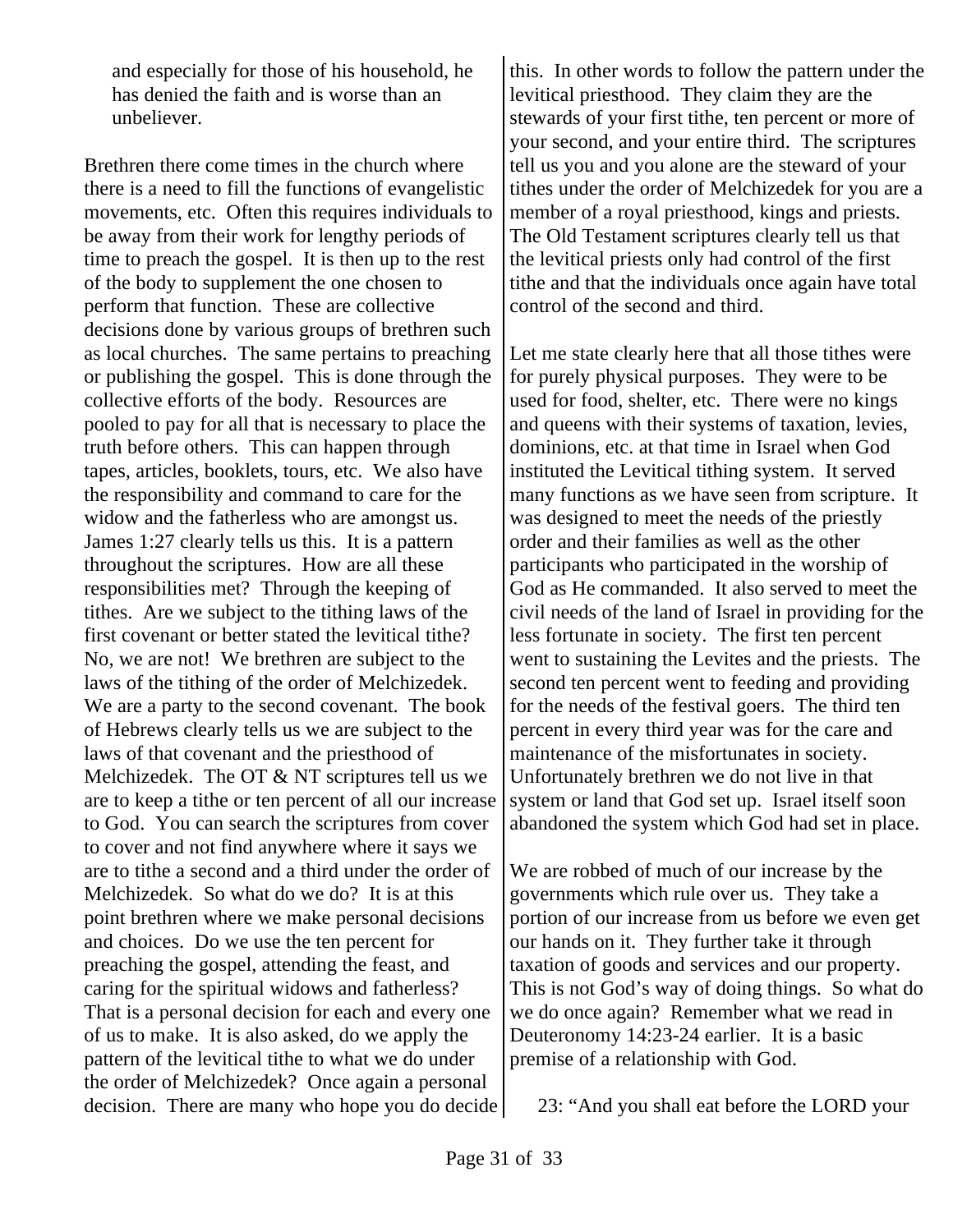God, in the place where He chooses to make His name abide, the tithe of your grain and your new wine and your oil, of the firstborn of your herds and your flocks, that you may learn to fear the LORD your God always.

Brethren do we do this with all our heart? Look at the beautiful scene God has just put before us. We are to be rejoicing before Him to the full for it is He who blesses us abundantly. We are to trust in our God in all things. We are to depend on Him to provide for our needs and in turn we are to obey Him and follow His ways. This is all a shadow of the marriage supper between Christ and His bride. This is of great importance to us all brethren or at least it should be. It doesn't get anymore personal than this, does it? It is very intimate, a very intimate relationship. Never forget our relationship with Jesus Christ is one on one. There is no benefactor between us. We all answer for ourselves to Him individually. We are the temple of God as scripture tells us. He has placed His name in us through the beggetal of His Holy Spirit.

It has been my habit to keep three tithes. That is my personal decision. I have made it with a full understanding of what we all have read in regard to the scriptures on tithing under the order of Melchizedek. I have a purpose for doing so and specific reasons. Let me explain each briefly. I work for a living in the construction field. As such I have an increase from that work of my hands. I set aside tithes based on my net income. Why the net you may ask? Because the government takes my money before I have it in my possession. They rob me for I do not give it to them willingly. They take it from me to use for many ungodly things. So I tithe on what is left. That which is truly my increase. I administer all three tithes. The first I use to preach the gospel. It is used to purchase tapes, postage, study materials, space in publications, trips in pursuit of the preaching of the gospel, etc. I do not give it to another to be the steward of it. I and my family also keep the commandments of God as best we can, and

included in that is keeping the festivals of God. To do this I keep a second tithe, so that I am able to follow the instructions to rejoice while doing so. How we do that rejoicing is clearly defined in Deuteronomy. I use this tithe solely for this purpose. As for the third tithe I keep it because of the need I see to care for the widow and the fatherless. James 1:27 tells us,

27: "Pure and undefiled religion before God and the Father is this: to visit orphans and widows in their trouble, and to keep oneself unspotted from the world."

These are two spiritual things here. They are not addressing the physical. To me it is very clear in stating that these are the orphans and the widows of this spiritual age we live in. There are many who have turned from our Father and our Husband, Christ, and who are now orphaned and widowed because of the actions that they have taken. They have been deceived. I truly believe it is a responsibility of mine as well as others to seek them out through the preaching of the faith once delivered, the Word of God. With that said, every third year I keep a third tithe to help in that pursuit. My first tithe funds just do not cover all the expenses, so my family and I make that additional sacrifice every third year. If the funds were there to cover the cost of such endeavors then I may not keep that third ten percent every three years. I can also tell you plainly that if I could not afford to do so in a given third year, I would not feel any guilt in not keeping it. To date that has not been the case in either scenario. By that I do not say I am rich and have no difficulty in doing so. These are personal and family sacrifices.

Brethren as you all well know there are many personal choices to make after we are called by the Father and enter into a relationship with Christ. There are also many dangers which lurk along the road to salvation. Satan has deceived the whole world as to what Christianity is. It is up to us individually to overcome those deceptions and to